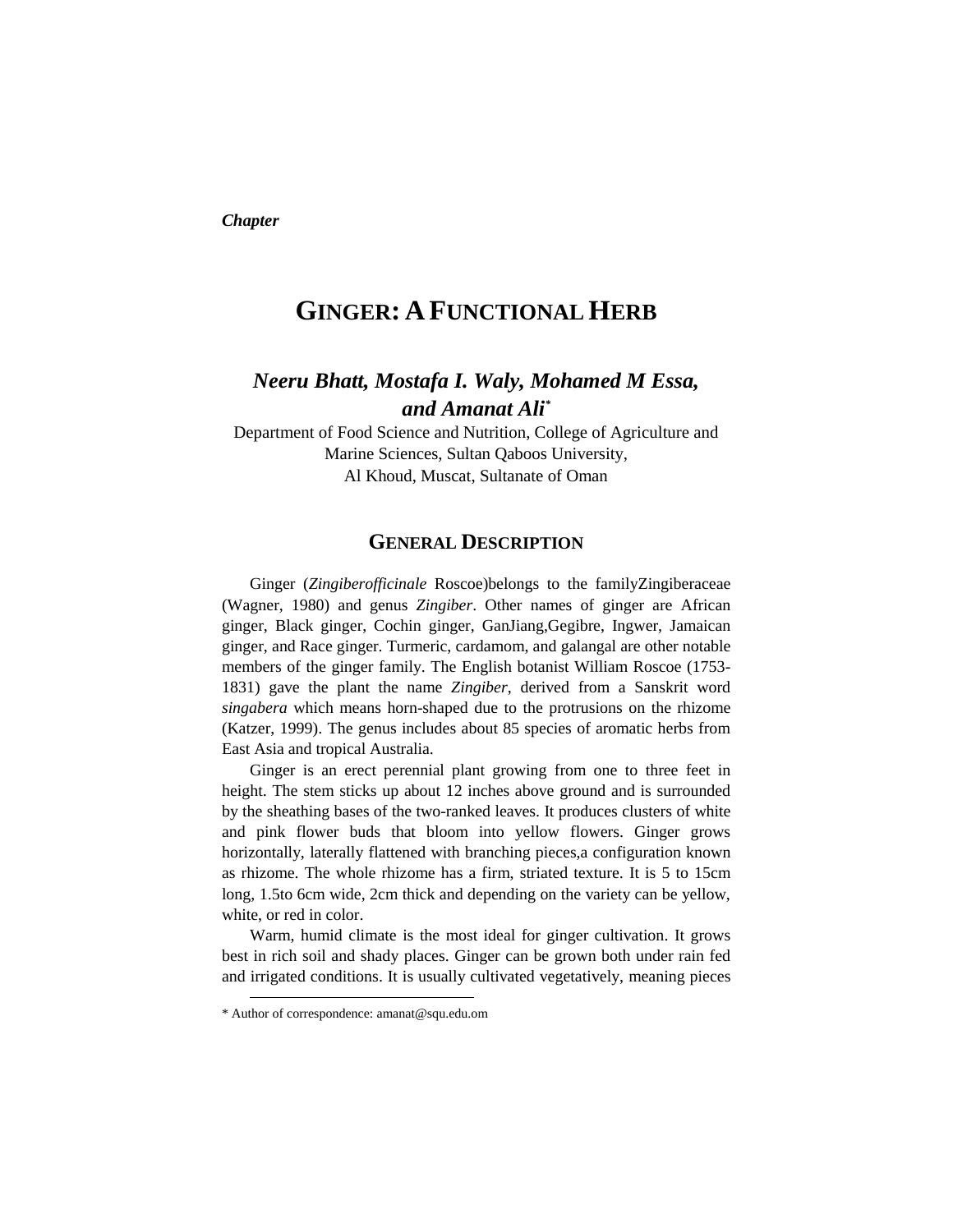of rhizome are planted in the soil and each sprouts to form a new plant. Modern micropropagation is also being used where new plants are cloned from cells taken from a single plant. The cloned offspring are then planted out in a field. Carefully preserved seed rhizomes are cut into small pieces of 2.5-5.0 cm length weighing 20-25 g, each having one or two good buds. The seed rate varies from region to region and depends upon the adopted method of cultivation. Worldwide, over 25 varieties of ginger are grown. *Zingiber, ISR- Varada 2, Suprabha, Suruchi, Suravi,Himagiri, IISR Mahima, IISR Rejatha, Rio-de-Janerio, Nadia,*and *China* are some of the important cultivars grown across the world (**Shasikaran et al,** 2008). Ginger is also grown as a decorative plant. Patterned foliage, deliciously perfumed flowers in a rainbow palette of colors and surprising seedpods make the ginger plant an interesting and noteworthy ornamental plant.*Cautleya, Globba, Roscoea, Kaempferia,* and *Siphonochilus*are grown for ornamental and medicinal purpose but not for spice (Branney, 2005, Byers, 1999).

Soft root, bacterial wilt, leaf spot, nematode pests, shoot borer, and rhizome scale are some common diseases that can infest ginger. The pests affect both the ginger plant and rhizomes. When the leaves turn yellowand start withering gradually, it indicates that crop is ready to harvest. Depending on the variety and their intended use it takes about 8 to 9 months after planting. Fresh ginger might be harvested about 5 months after planting. Preserved ginger are usually dug up 5 to 7 months after planting, before they are fully mature but while they are still tender and mild. Dried ginger, mature rhizomes with a full aroma, flavour, and pungency, are harvested 8 to 9 months after planting. The essential oil content within rhizomes increases with age, so plants used for this might be harvested even later. Harvesting is done either by hand with a spade or digging fork or by mechanical diggers. The clumps are lifted carefully and the rhizomes are separated from the dried up leaves, roots and adhering soil. They are immediately scalded, or washed and scraped, to prevent sprouting. Mature ginger roots are fibrous and nearly dry. For seed material, bold and healthy rhizomes from disease free plants are selected immediately after harvesting and stored properly in pits under shade. Depending on the variety and location where the crop is being grown the yield of dry ginger is 19-25% of fresh ginger (**Shasikaran et** al, 2008). Ginger is grown throughout South Eastern Asia, China and in parts of Japan, Austria, Latin America, Jamaica and Africa. India is the top producer of Ginger, followed by China, Indonesia, Nepal and Thailand, but the most expensive and high quality varieties come from Jamaica, Australia, and South India (Gilani and Gayur, 2005, Ali and Gilani, 2007).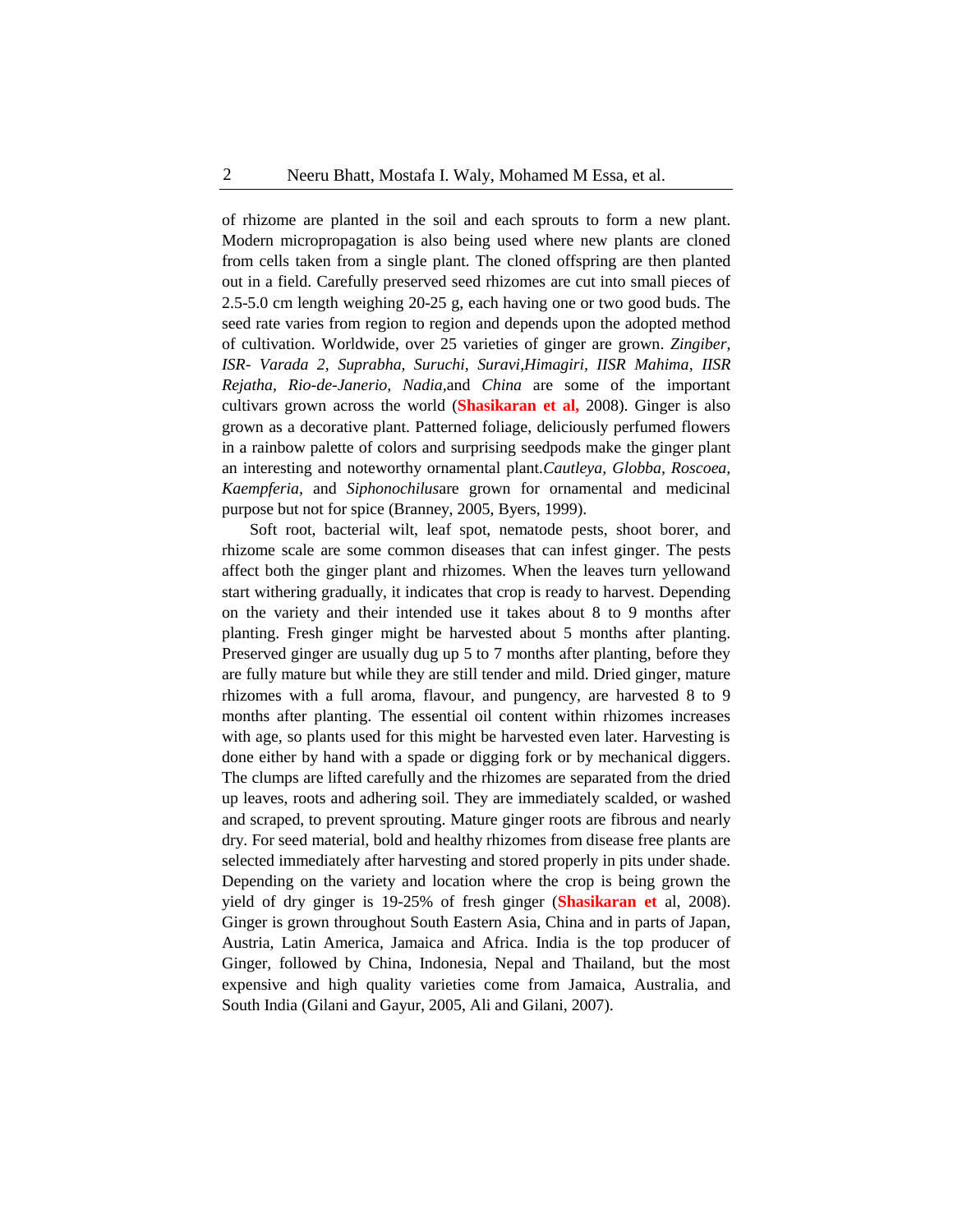## **HISTORY, POPULAR AND TRADITIONAL USES**

Ginger is native to Southeastern Asia (Wagner, 1980). It is mentioned in ancient Chinese, Indian, and Middle Eastern periodicals and has long been valued for its aromatic, culinary, and medicinal properties (Langner, 1998). Confucius wrote about ginger in his Analects and the Greek physician Dioscorides listed ginger as an antidote to poisoning, as a digestive, and as being warming to the stomach in De MateriaMedica (Langner, 1998). Many religious holy books—the Quran, the Talmud, the Bible, Ayurveda, CharakSushutra, Vagbhatta and CharakDutta—have mentioned ginger (Gajnavi, 1996, Hrdayam of Srimadvagbhat, 1999). The medicinal properties ofginger were known in ninth century **in** Germany and France and in tenth century **in** England**.** Records suggest that ginger was highly valued as an article of trade during the 13th and 14th century in England; one pound of ginger had the same worth as that of sheep. Ginger migrated westward to Europe by Greek and Roman times. History shows that ancient Romans imported ginger from China almost two thousand years ago. By the middleAges it was a very popular spice in the Mediterranean region and had spread throughout other countries. Medieval writing from many European countries indicates that ginger was a standard ingredient in recipes for the kitchen and the apothecary (Widmaier, 1986). In an attempt to make it more available, Spanish explorers introduced ginger to the West Indies, Mexico, and South America in the 16th century and these areas began exporting this precious herb back to Europe. Ginger plants grown in pots were carried abroad onlong sea voyages to prevent scurvy. The Eclectic physicians of the 19th century relied on ginger to induce sweating, improve the appetite, and curb nausea and as a topical counterirritant. Ginger is an integral part of Ayurveda, the traditional medicine of India, and is known as sunthi in Ayurveda (Hrdayam of Srimadvagbhatt, 1999). It was used to block excessive clotting of blood in arteries and veins, to reduce cholesterol, and to fight against arthritis. In Traditional Chinese Medicine (TCM) ginger is considered a pungent, dry, warming herb to be used for ailments triggered by cold and damp weather. It was also used as a digestive aid and antinausea remedy and to treat bleeding disorders, rheumatism, baldness, toothache, snakebite, and respiratory conditions. The Romans added ginger to the oil in lamps to render an aroma in the air. Meanwhile in England ginger was added to spice up beer. The Greeks wrapped ginger in bread and ate it after meals as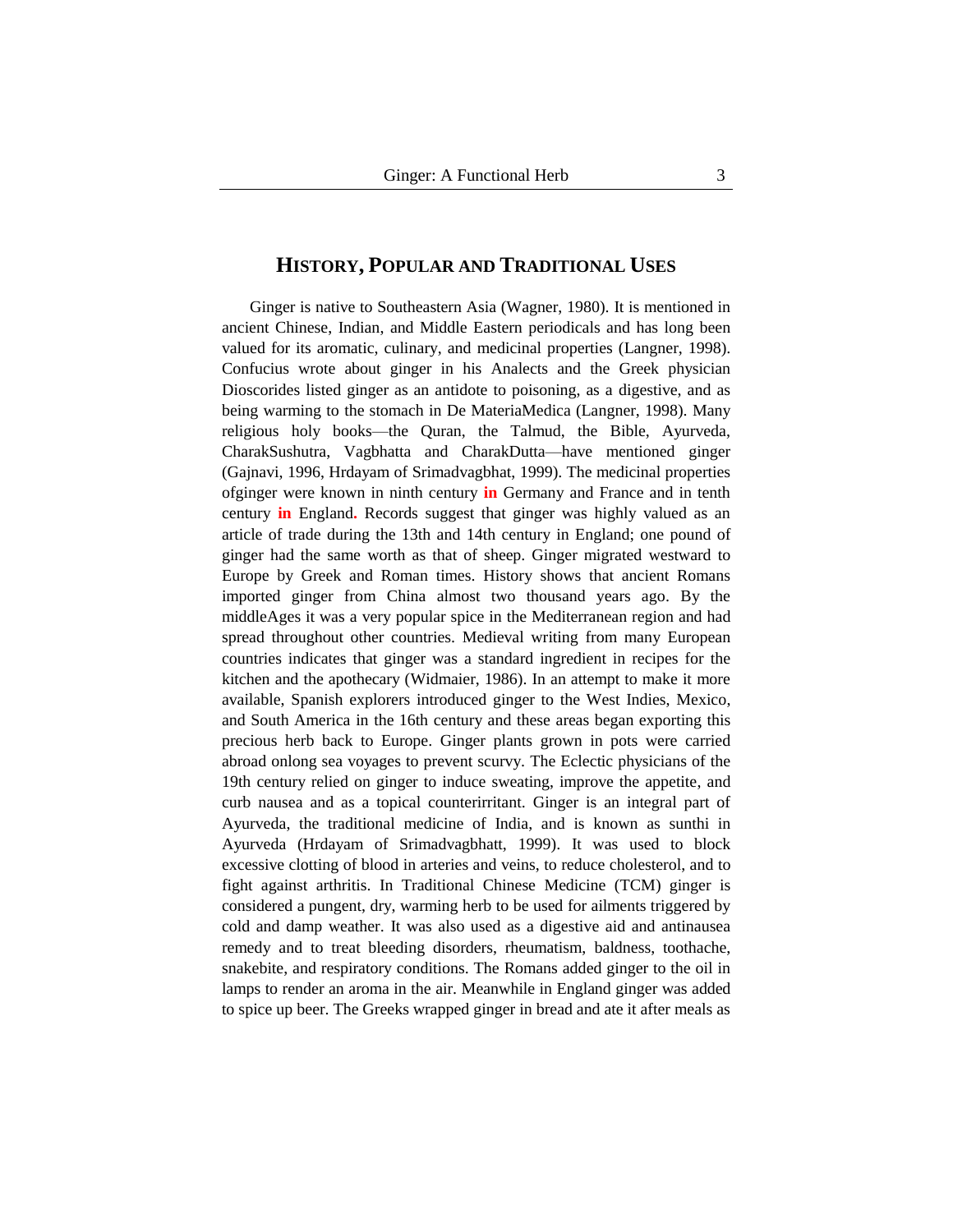a digestive aid. Subsequently, ginger was incorporated directly into bread and confectionaries such as gingerbread. As ginger resembles fingers, pregnant women in China are advised to avoid ginger during pregnancy, as they might give birth to babies with more than five fingers. But after birth a woman may take it for strength, to clean out all poison from her body, and to protect the newborn (Wong, 2001). In Malaysia and Indonesia, ginger soup is given to new mothers for 30 days after their delivery to help them sweat out impurities. In Arabian medicine, ginger is considered an aphrodisiac. Some Africans believe that eating ginger regularly will help repel mosquitoes and women of central Africa make belts of ginger roots to attract the attention of their husbands. Ginger flowers are traditionally worn by Hawaiian dancers (Gilani, 2005).

## **Culinary Use**

Ginger is consumed worldwide as spice, flavoring agent, garnish, medicine, and food preservative and is used either fresh, in a fresh paste, or dry, in a dry powder. Fresh ginger can be substituted for dried ground ginger, although the flavors of fresh and dried ginger are somewhat different. Powdered dry ginger is typically used as a flavoring for recipes such as gingerbread, cookies, crackers and cakes, ginger ale, and beer. The fragrance of ginger is penetrating and aromatic. It tastes spicy, hot, and biting and is an integral part of almost all the cuisines of the world. The pungent, spicy sweetness of ginger adds a unique taste to many recipes ranging from sweet to savory.

In the subcontinents (India and Pakistan) ginger is called *Adrak*(local name) and is an essential ingredient of many dishes. Fresh ginger is one of the main spices used for making pulse, vegetablecurries and meat preparations. Fresh as well as dried ginger is used to spice tea and coffee, especially in winter. In Burma, it is consumed as a salad dish called *Gyinthot*, which consists of shredded ginger preserved in oil, and a variety of nuts and seeds. In Indonesia, a beverage called *wedangjahe* is made from ginger and palm sugar. In the Philippines, it is brewed into a tea called *salabat*. In Vietnam, the fresh finely chopped leaves can also be added to shrimp-andyam soup (*canhkhoaimỡ*) as a top garnish and spice to add a much subtler flavor of ginger than the chopped root. In China, sliced or whole ginger is often paired with savory dishes such as fish, and chopped ginger root is commonly paired with meat, when it is cooked. In Japan, ginger is pickled to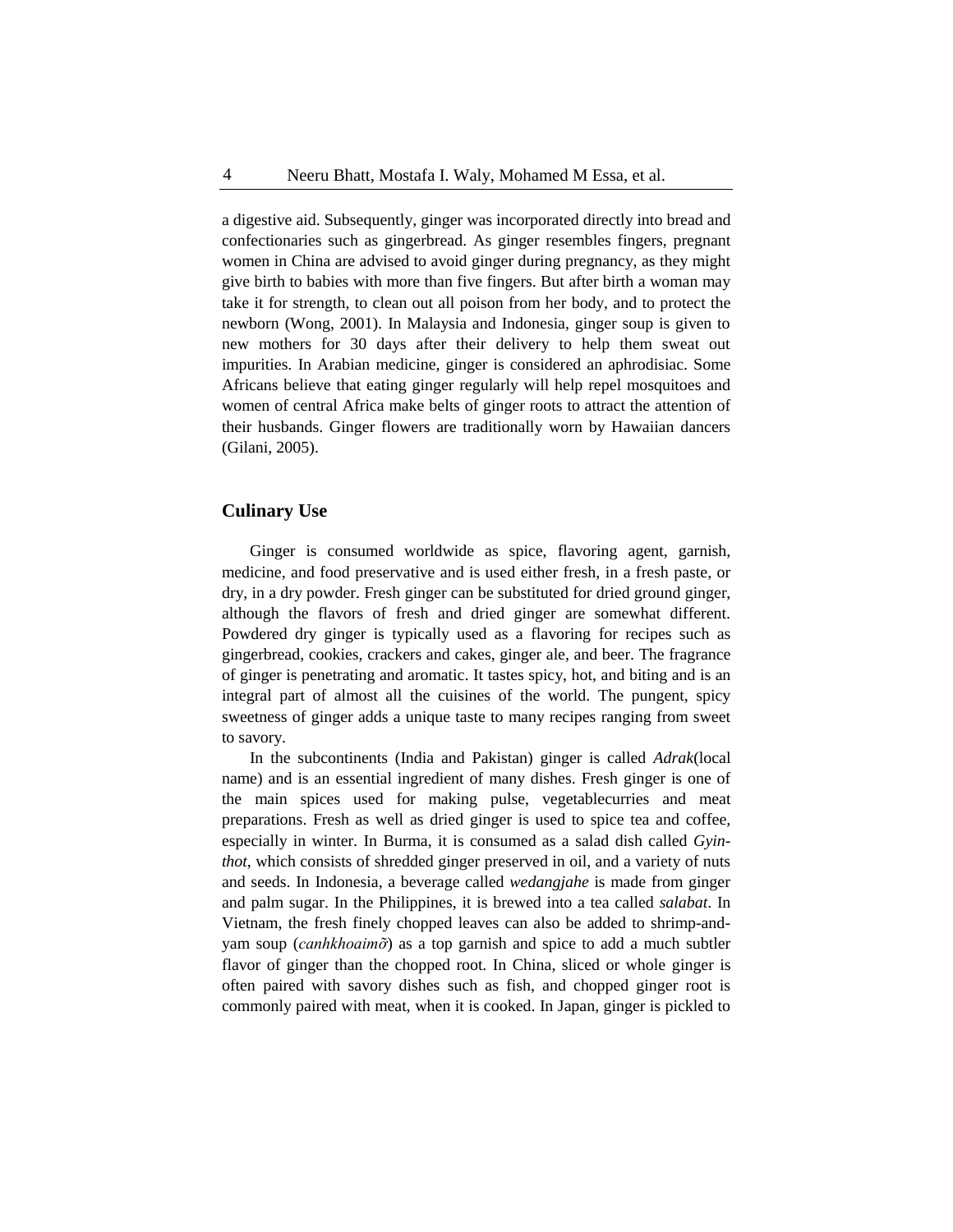make *BeniShoga* and gari or grated and used raw on tofu or noodles. It is also used to make candy called *Shoga no satozuke*. In the traditional Korean*Kimchi*, ginger is finely minced and added to the ingredients of the spicy paste just before the fermenting process (Kim et al, 2005).

In the Caribbean, ginger is a popular spice for cooking and making drinks such as *sorrel*, a seasonal drink made during the Christmas season. Jamaicans make ginger beer both as a carbonated beverage and also fresh in their homes. Ginger tea is often made from fresh ginger, as well as the famous regional specialty Jamaican ginger cake.

In Arabic, ginger is called *Zanjabil*, and in some parts of the Middle East, ginger powder is used as a spice for coffee and for milk. In the Ivory Coast, ginger is ground and mixed with orange, pineapple, and lemon to produce a juice called *Nyamanku*. Yemenite Jews add ginger powder in *Hawaij*, a spice mixture used mostly for soups and coffee (Roden, 1996).

## **NUTRITIONALCOMPOSITION OF GINGER**

## **Chemical Composition**

Ginger contains approximately 50% carbohydrates, 9% protein and free amino acids, 6-8 % fatty acids and triglycerides, 3-6% ash, and 3-6% crude fiber (on dry matter basis) depending on variety, geography, and climatic conditions (Leung, 1984, Tang, 1992). Some African ginger varieties contain 5.98 and3.72g /100 proteins and fat (Shrin Adel, 2010). Soluble and insoluble fibers are also found in ginger. Ginger is a good source of essential micronutrients such as potassium, magnesium, copper, manganese and silicon. Potassium and manganese help to build resistance to disease and protect the lining of heart, blood vessels and urinary passages. Silicon promotes healthy skin, hair, teeth, and nails and helps to assimilate calcium. Small amount of vitamins A, E and some amounts of B- vitamins and Vitamin C are also found in ginger rhizome (Adel and Prakash, 2010).

#### **Phytochemical Composition**

Ginger is a complex substance consisting of more than 60 compounds (Srivastava et al, 2000). The ginger rhizome contains an essential oil and resin known collectively as oleoresin. The composition of the essential oil varies according to the geographical origin, but the chief constituents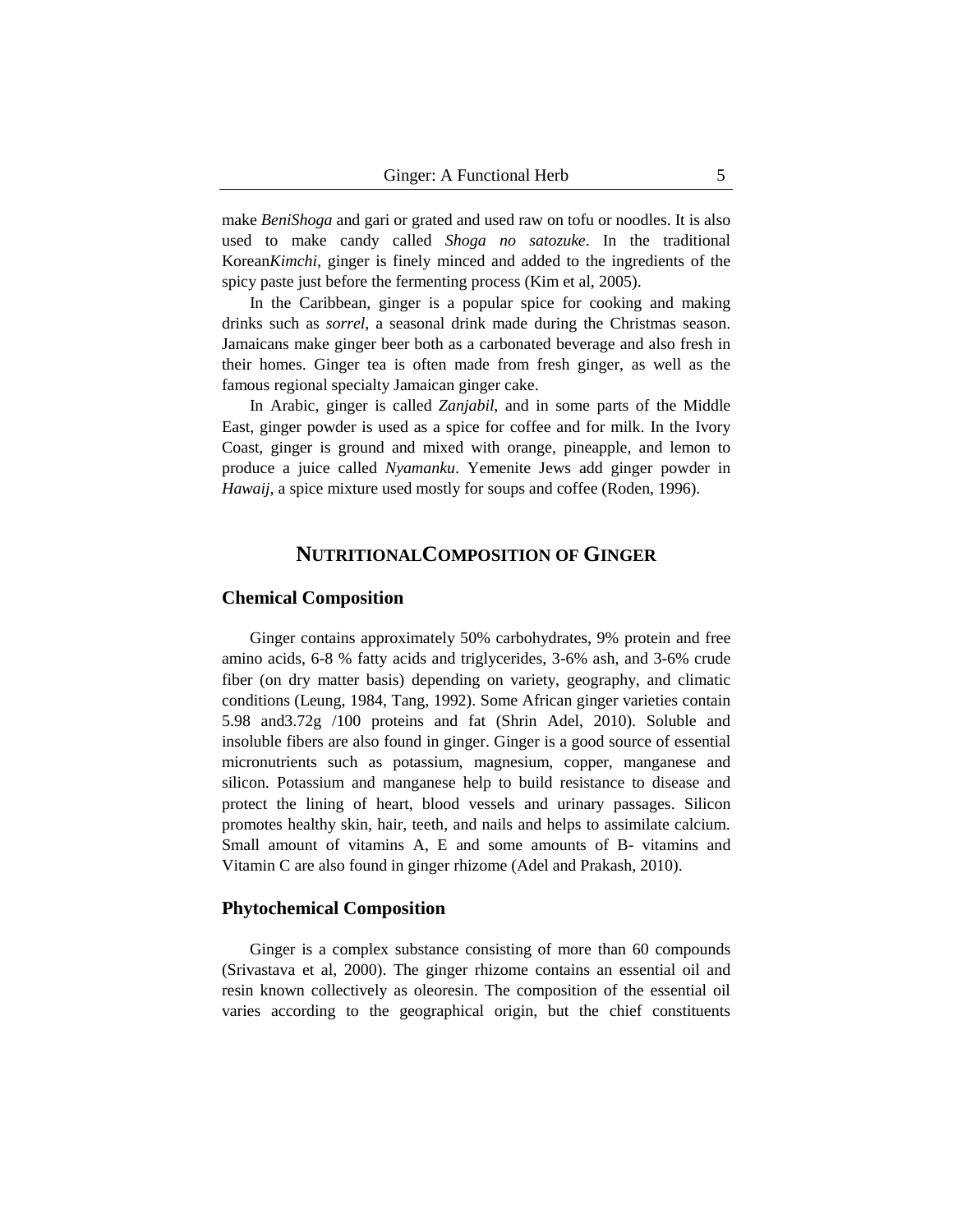aresesquiterpene hydrocarbons, which are responsible for the characteristic aroma. Gingerole is the main phenolic compond and once degraded gives shogaols, zingerone, and paradol. Zingerone and shogaols are found in small amounts in fresh ginger and in larger amounts in dried or extracted products. Zingerone is also produced from gingerols during this process; this compound is less pungent and has a spicy-sweet aroma. Smaller amounts of other sesquiterpenoid[sbisabolene,](http://en.wikipedia.org/wiki/Bisabolene) geranyl acetate, terpeneol, terpanes, geraniol, alpha pinene, limonene, zigerbene, batabeasabolene, alpha paradol, [farnesene,](http://en.wikipedia.org/wiki/Farnesene) and [monoterpenoid](http://en.wikipedia.org/wiki/Monoterpenoid) fraction [\(β-phelladrene,](http://en.wikipedia.org/wiki/Phellandrene) [cineol,](http://en.wikipedia.org/wiki/Cineol) and [citral\)](http://en.wikipedia.org/wiki/Citral) have also been identified. Ginger contains a special group of compounds called diasyleheptanoids, which includesgingerenone. A very small amount of curcumin is also found in ginger. In addition to that it also contains small amounts of alkaloids, tannins, carotenoids, saponins, flavonoids, steroids, and cardinolides (Shrin Adel, 2010).

The composition of fresh ginger oil contains more oxygenated compounds compared to dry ginger oil, making it more potent than dry ginger oil. There are more hydrocarbon compounds in dry ginger oil compared to fresh ginger oil. Monoterpene compounds are more active than sesquiterpene compounds. Dry ginger oil also has higher content of sesquiterpene hydrocarbons and they are reported to have less activity compared to oxygenated compounds (Srivastava, et al, 2000 and Sinha, et al, 1990, Sasidharan and Menon, 2010). Ginger oil (GEO) has been characterized to have a high content of sesquiterpene hydrocarbons, including β-sesquiphellandrene (27.16%), caryophyllene (15.29%), zingiberene (13.97%), *α*-farnesene (10.52%) and *ar*-curcumin (6.62%) (El-Baroty et al, 2010).

| <b>Phenols</b> | <b>Volatile oils</b>  |                                   |
|----------------|-----------------------|-----------------------------------|
|                | <b>Sesquiterpenes</b> | <b>Others</b>                     |
| Gingerols and  | bisapolene,           | 6-dehydrogingerdione,             |
| shogoals       | zingiberene,          | galanolactone, gingesulfonic      |
|                | zingiberol,           | acid, zingerone, geraniol, neral, |
|                | sesquiphellandrene,   | monoacyldigalactosylglycerols,    |
|                | curcurmene            | gingerglycolipids                 |

**Table 1. Active Chemical Constituents of ginger**

Kathi, J Kemper, 1999.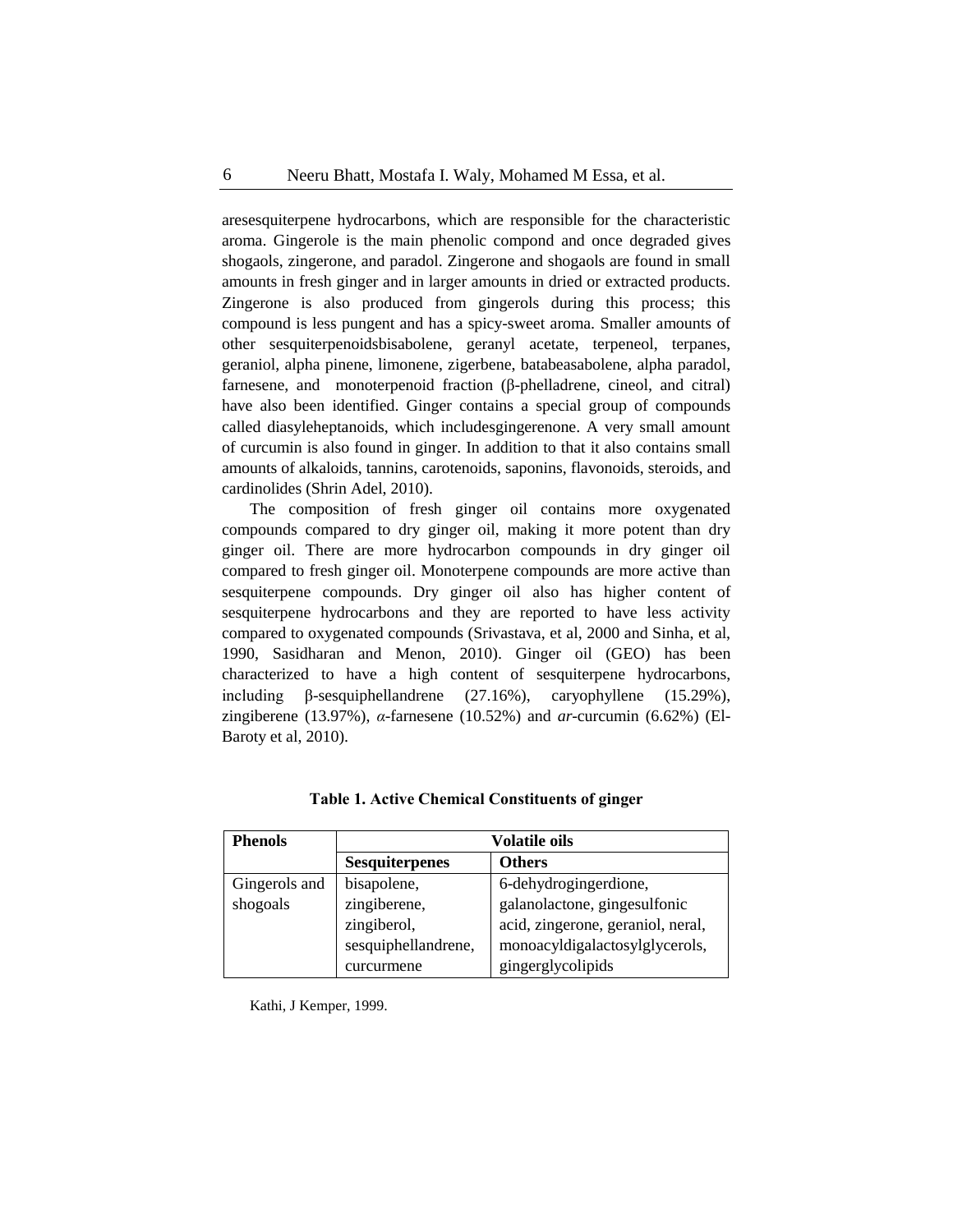

Figure 1. Chemical structure of important phytochemicals present in ginger.

## **HEALTHBENEFITS**

Ginger is a potential herb used worldwide for its immense phytotherapeutic properties. In Ayurveda it is known as *Mahaaushdi*which means use of this herb improves body functions and helps to eliminates toxins from the body (Nadkarni, 1976). Modern scientific research has revealed that ginger possesses numerous therapeutic properties including antibiotic, antimicrobial, and antioxidant effects, an ability to inhibit the formation of inflammatory compounds, and direct anti-inflammatory effects. Besides this, ginger is also effective against some kinds of cancers, stimulates blood circulation, controls blood pressure and hypertension, helps in lowering cholesterol, and is associated with combating heart problems.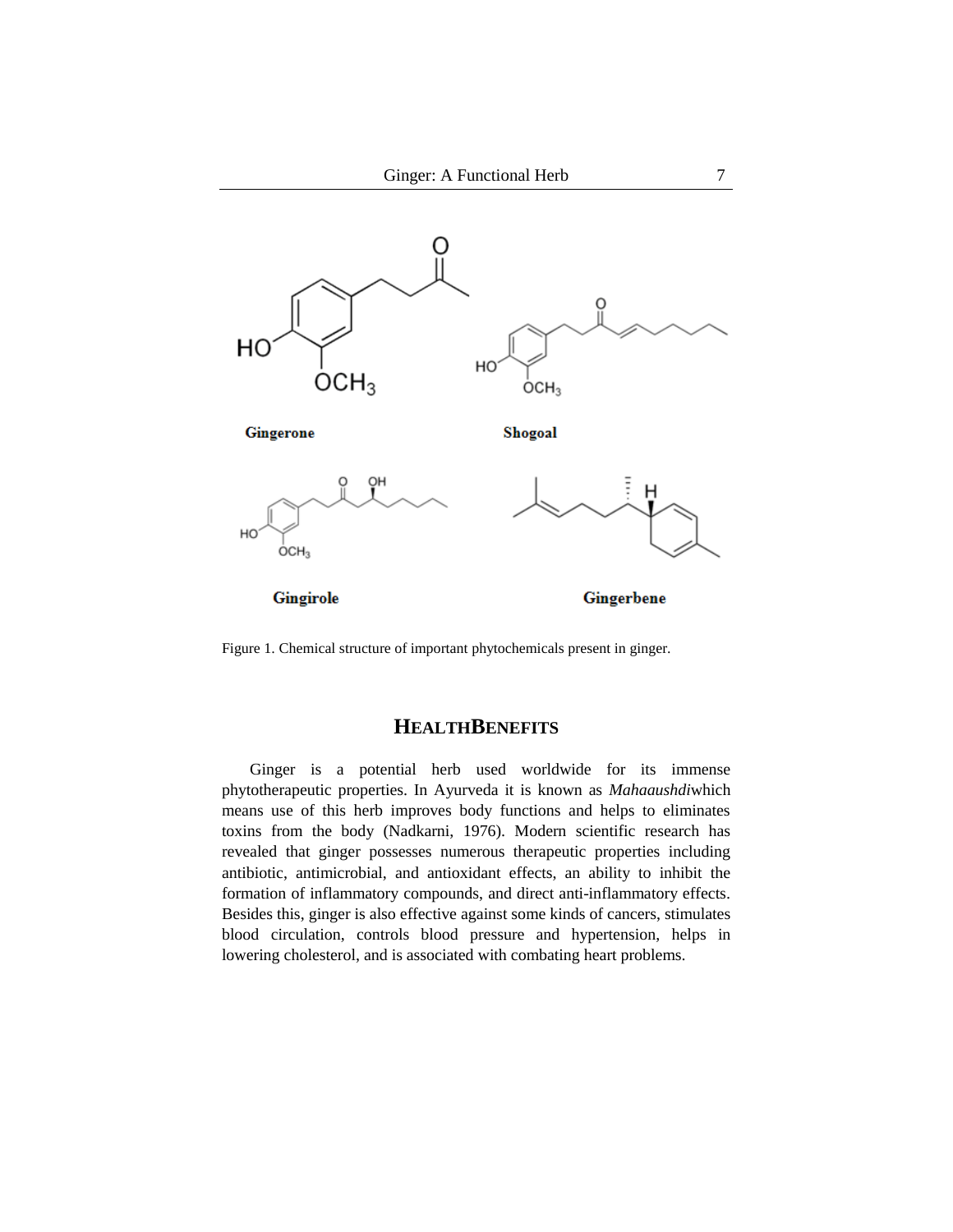## **1. Digestive System**

#### *1.1. Gastrointestinal Relief*

Historically, ginger has a long tradition of efficacy in alleviating symptoms of gastrointestinal disorders. In herbal medicine, ginger is regarded as an excellent carminative (a substance which promotes the elimination of intestinal gases) and intestinal spasmolytic (a substance which relaxes and soothes the intestinal tract). It reduces colon spasms and cramps, is excellent for nausea, vomiting, and motion sickness, stimulates production of digestive juices, helps bowel disorders, and acts as a colon cleanser. Ginger has a [sialagogue](http://en.wikipedia.org/wiki/Sialagogue) action, stimulating the production of [saliva,](http://en.wikipedia.org/wiki/Saliva) which makes swallowing easier (Bhagyalakshmi and Singh, 1988). In addition to that, it acts as an appetizer and stomachic. The main stomachic constituents present in ginger are zinzibereine and gingeirol. A famous Ayurvedic drug *trikatu,* which is used against digestive disorders, contains ginger as the main constituent (Malhotra et al, 2003). Ginger acts as a purgative. Fresh ginger helps to remove constipation while dry ginger powder is a fecal astringent, meaning it dries up the watery portion of the feces and causes constipation (Malhotra et al, 2003).

#### *1.2. Dyspepsia*

Ginger stimulates the flow of saliva, bile, and gastric secretions and therefore is traditionally used to stimulate appetite, reduce flatulence, colic, and gastrointestinal spasms, and generally act as a digestive aid (Blumenthal et al, 2000). Gingerols inhibit the growth of *Helicobacter pylori* associated with dyspepsia, peptic ulcer disease, and the development of gastric and colon cancer (Mahady et al, 2005).

#### *1.3. Anti-ulcerogenic*

Frequent use of non-steroidal anti-inflammatory drugs (NSAID) like Aspirin, Indomethacin, and Reserpine may cause gastric ulcer and hypothermic restraint stress. Many studies have proven ginger is a cytoprotective and anti-ulcerogenic agent. The main anti-ulcerogenic constituents present in ginger are 6 gingesulfonic acid, 6 gingerol,6 shogoal, beta-sesquiphellandrene, beta-bisabolene, gingesulfonic acid,curcumene, and 6 gingglycoprotein A, B and C(Yamahara et al, 1988). Of the antiulcerogenic constituents, 6 gingesulfonicacid is the most potent. These constituents protect gastric mucosa against alcohol, non-steroidal anti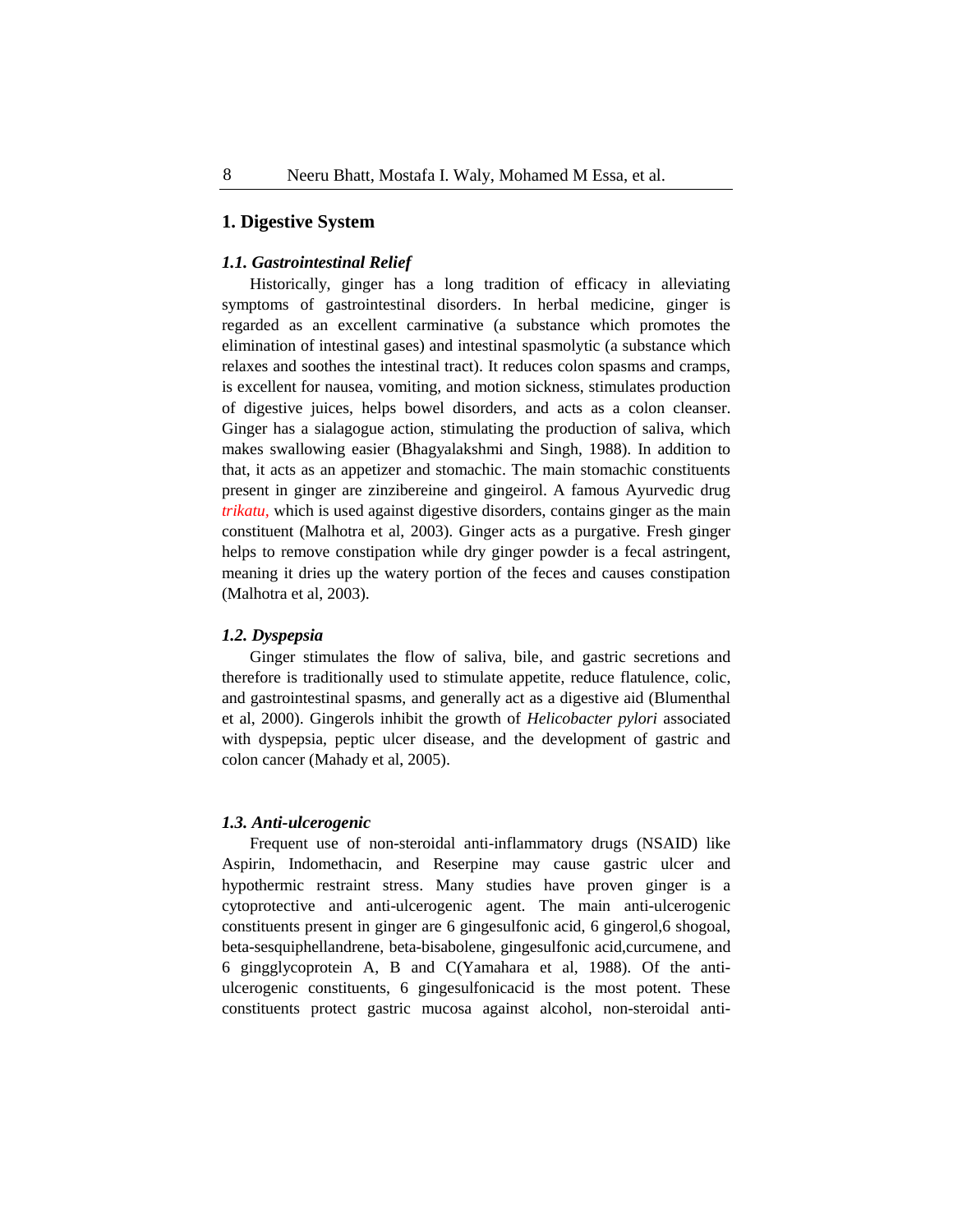inflammatory drugs,and hydrochloric acid (Yamahara et al, 1992).In mice, zingiberene and gingerol significantly reduced gastric ulceration experimentally induced by ethanol and hydrochloric acid (Yamahara et al, 1988).

## **2. Respiratory System**

Ginger can be used for throat infections and to relieve congestion in sinusitis. It reduces fever in colds and flu and suppresses a dry, irritating cough in laryngitis by increasing human bronchial smooth muscle cell (BSMC) migration and proliferation and reversing phthalate ester-mediated airway remodeling. Moreover, (6)-shogaol, (6)-gingerol, (8)-gingerol, and (10)-gingerol, which are major bioactive compounds present in ginger, suppress phthalate ester-mediated airway remodeling, which shows that ginger is capable of preventing phthalate ester-associated asthma.

## **3. Circulatory System**

Ginger stimulates circulation, may help prevent heart attacks, has natural blood thinning properties, lowers blood cholesterol levels, cleanses and stimulates blood supply, prevents internal blood clots, may prevent TIA's (mini strokes), acts therapeuticallyto reduce hypertension, and prevents oxidation of LDL which contributes to cholesterol deposits on artery walls. Ginger has a tonic effect on the heart, and may lower blood pressure by restricting blood flow in peripheral areas of the body. Further studies show that ginger can lower cholesterol levels by reducing cholesterol absorption in the blood and liver.

#### *3.1. Cardiovascular Effect*

Fresh ginger exhibits hypotensive properties by endothelium dependent (cholinergic) and endothelium-independent (CCB) vasodilator pathways. Fresh ginger extract lowers blood pressure through cholinergic and calcium blocking (CCB) properties and posseses a combination of cardio-suppressant and cardio-stimulant action in experimental animals. Cholinergic compounds are known to cause a fall in blood pressure by activation of muscarinic receptors located on the epithelium of blood vessels (Furchgott and Zawdski, 1980). Furthermore, the pungent components of ginger, namely 6-gingerole, 8-gingerole, 10-gingerole and 6-shogoal, exhibit a vasodilator effect through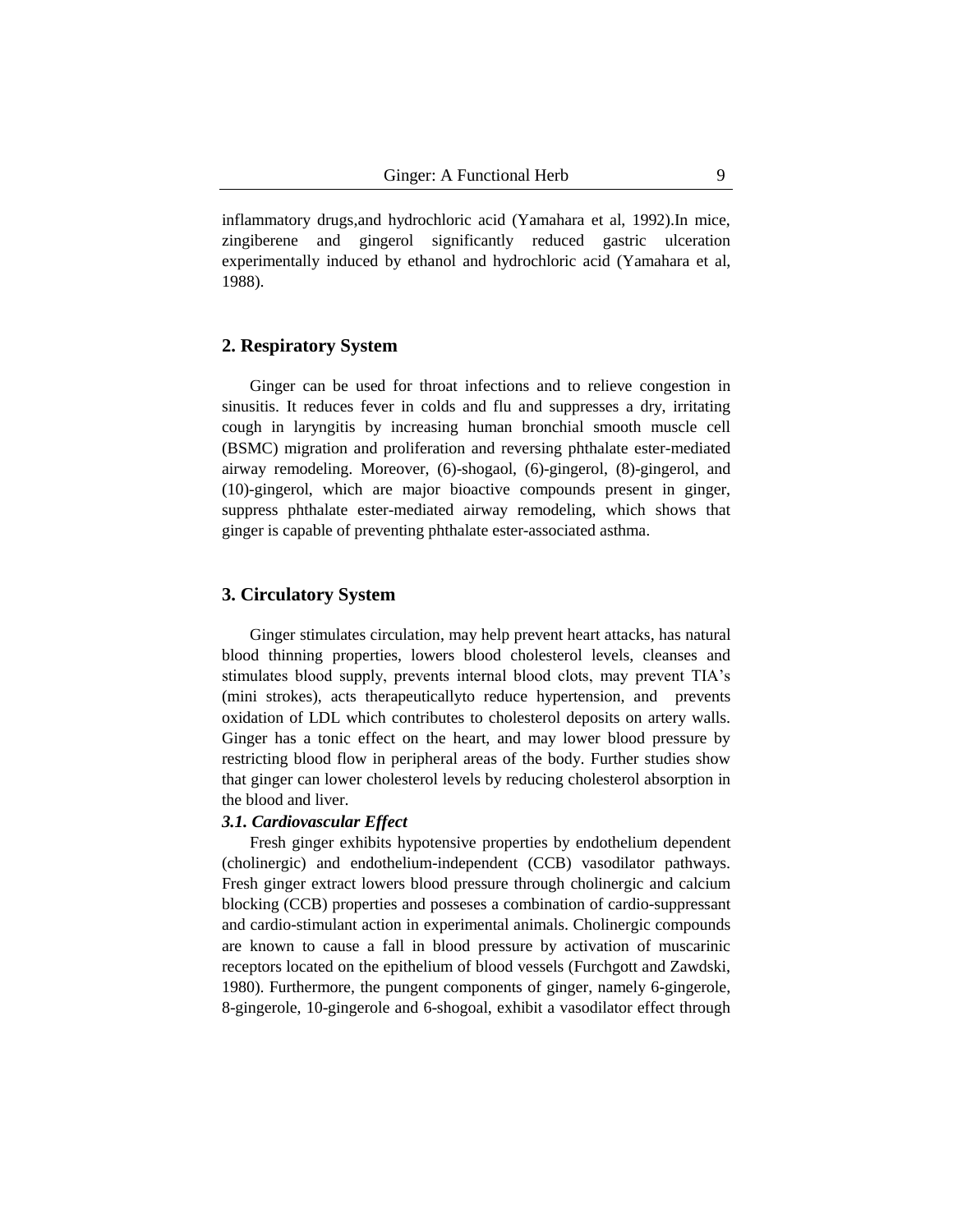a combination of a nitric oxide releasing and calcium antagonist mechanism. Ginger also contains saponins, terpenoids, flavonoids, amino acids/peptides, secondary amines, and alkaloids. These compounds demonstrate hypotensive and vasodilator properties and could be the causative agents in thereduction in blood pressure (Gilani et al, 1994, Ajay et al, 2003).

#### *3.2. AntithromboiticActivity*

Ginger has been shown to exhibit antithrombotic activity because it inhibits platelet aggregation and thromboxane –B2 (TXB2) production *in vitro*. Besides this, gingerdione has been shown to inhibit the production of 5-hydroxyeicosatetraenoic acid (5-HETE) and prostaglandins-F2(PGF2) from arachidonic acid.Shogoal appeared to be a preferential inhibitor of 5- HETE formation, whilegingerol and dehydroparadol favored the inhibition of cyclooxygenase (Nurtjahja-Tjendraputra et al, 2003, Thomson et al, 2002).

## **4.Nervous System**

#### *4.1. Alzheimer'sDisease*

[6-Gingerol attenuates amyloid-induced oxidative cell death via fortifying](http://www.ncbi.nlm.nih.gov/pubmed/21396424)  [cellular antioxidant defense systems](http://www.ncbi.nlm.nih.gov/pubmed/21396424). Amyloid is involved in the formation of senile plaques (Tiraboschet al, 2004, Ohnishi, and Takano, 2004), the typical neuropathological marker for Alzheimer's disease (AD), and has been reported to cause apoptosis in neurons via oxidative and/or nitrosative stress. 6-Gingerol pretreatment can protect cytotoxicity and apoptotic cell death such as DNA fragmentation, disruption of mitochondrial membrane potential, elevated Bax/Bcl-2 ratio, and activation of caspase-3. 6-Gingerol is also known to suppress intracellular accumulation of reactive oxygen and/or nitrogen species and to restore depleted endogenous antioxidant glutathione levels. In addition, 6-gingerol treatment up-regulates the mRNA and protein expression of antioxidant enzymes such as glutamylcysteine ligase (GCL) and heme oxygenase-1 (HO-1), the rate limiting enzymes in glutathione biosynthesis and heme degradation, respectively.Therefore, 6-gingerol exhibits preventive and/or therapeutic potential for the management of AD via augmentation of antioxidant capacity (Lee et al, 2011).

## *4.2. Anti-InflammatoryProperties*

Ginger is useful in treating inflammation, pain, and rheumatism. The anti-inflammatory properties of ginger have been known and valued for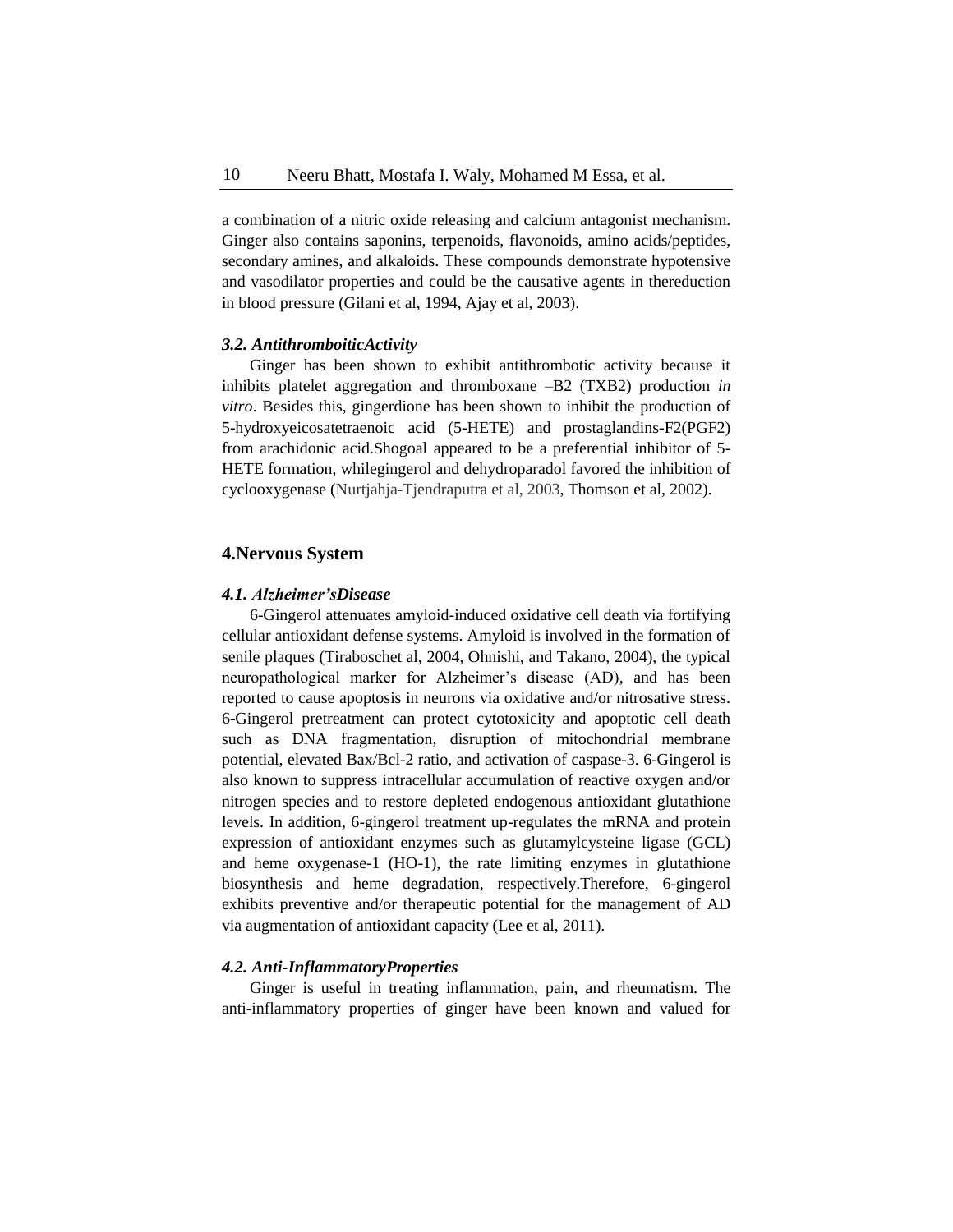centuries (Mascolo et al, 1989, Young, et al, 2005). It is believed that consuming ginger regularly can reduce pain level and increase mobility in osteoarthritis or rheumatoid arthritis patients. Although no one single constituent seems to be responsible for the anti-inflammatory effects of ginger,shogaol has exhibited the most potent antioxidant and antiinflammatory properties which can be attributed to the presence of its alpha,beta-unsaturated ketone moiety. The carbon chain length has also played a significant role in making 10-gingerol the most potent among all the gingerols. An acetone extract containing gingerols, shogaols, and minor compounds like gingerenone A, [6]-gingerdiol, hexahydrocurcumin, and zingerone have been shown synergistically to produce dose-dependent antiinflammatory effects (Young et al, 2005).

Ginger can modulate the biochemical pathways of prostaglandin synthesis through inhibition of cyclooxygenase-1 and cyclooxygenase-2 and leukotriene biosynthesis through inhibition of 5-lipoxygenase. **Thus,** it functions as a dual inhibitor of eicosanoid biosynthesis (Grzanna, et al, 2005). This pharmacological property distinguishes ginger from nonsteroidal anti-inflammatory drugs. The dual inhibitors of cyclooxygenase and 5-lipoxygenase may have a better therapeutic profile and have fewer side effects than non-steroidal anti-inflammatory drugs. One of the features of inflammation is increased oxygenation of arachidonic acid which is metabolized by two enzymic pathways—the cyclooxygenase (CO) and the 5 lipoxygenase (5-LO)—leading to the production of prostaglandins and leukotrienes respectively. Amongst the CO products, PGE<sub>2</sub>, and amongst the 5-LO products, LTB4, are considered important mediators of inflammation. Ginger extract and *Alpinagalanga* inhibits the induction of several genes involved in the inflammatory response (Grazanna, et al, 2005). These include genes encoding cytokines, chemokines, and the inducible enzyme cyclooxygenase-2. In one experiment Srivastava and Mustafa (1992) utilized powdered ginger to treat 56 patients of different musculoskeletal disorders (28 with rheumatoid arthritis, 18 with osteoarthritis, and 10 with muscular discomfort) against their afflictions. Amongst the arthritis patients more than three-quarters experienced to varying degreesof relief in pain and swelling. All the patients with muscular discomfort experienced relief in pain. None of the patients reported adverse effects during the period of ginger consumption which ranged from 3 months to 2.5 years. The investigators suggested that at least one of the mechanisms by which ginger shows its ameliorative effects could be related to inhibition of prostaglandin and leukotriene biosynthesis (i.e. it works as a dual inhibitor of eicosanoid biosynthesis).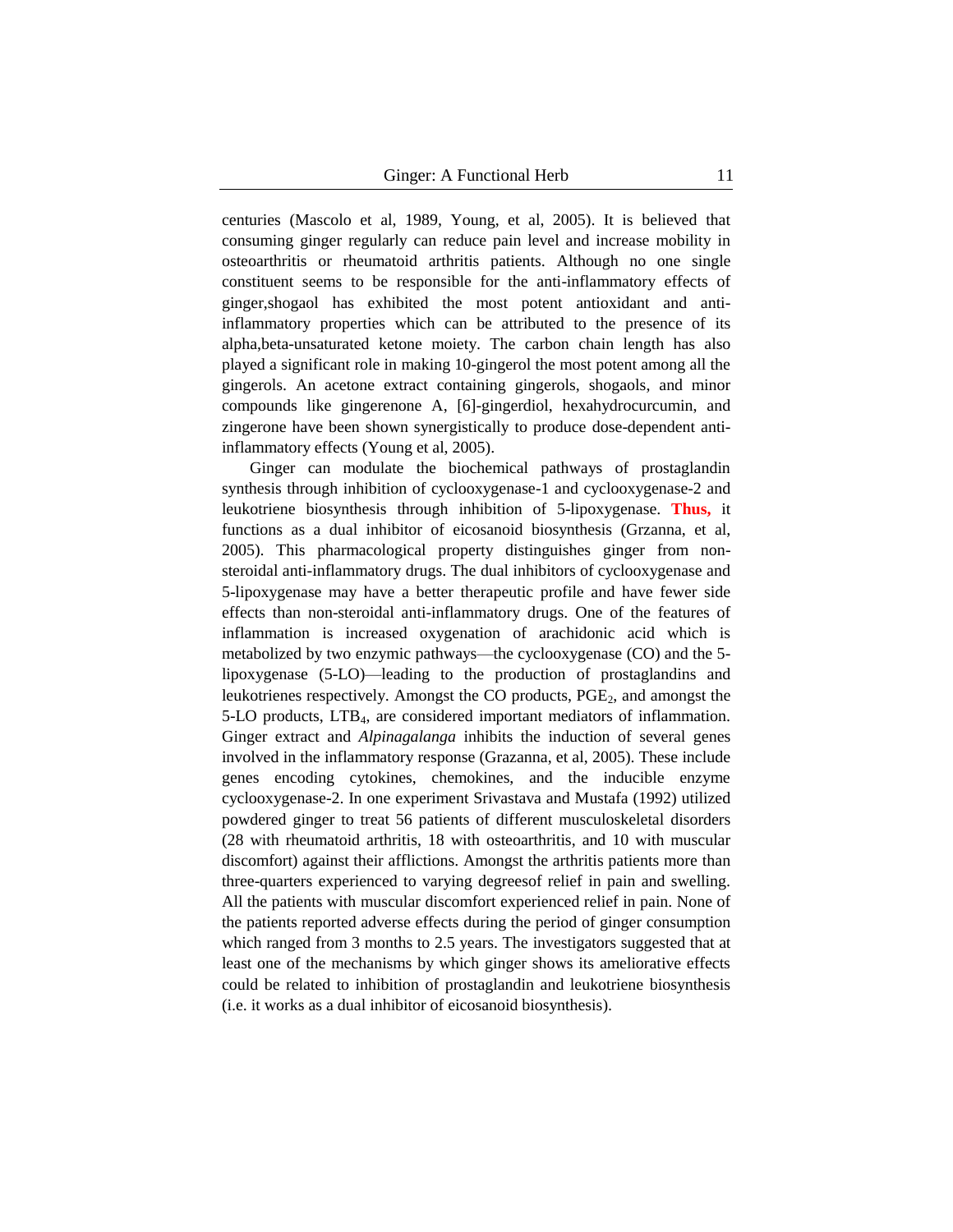Another mechanism used by ginger compounds to inhibit inflammation is attenuation of NF-kappaB-mediated iNOS gene expression. Inducible nitric oxide synthase (iNOS), a proinflammatory enzyme responsible for the generation of nitric oxide (NO), has been implicated in the pathogenesis of inflammatory diseases. Gingerols have anti-inflammatory properties *in vitro*. The active phenolic constituent, 6-gingerol, can inhibit the production of nitric oxide, a highly reactive nitrogen molecule that quickly forms a very damaging free radical called peroxynitrite. The resulting peroxinitrites are responsible for inflammation, pain, and associated diseases. 6-gingerol increases blood supply to the damaged areas and speeds up the healing and detoxification process. Udea et al, (2010) investigated the ability of ginger extract to induce an immune response in RAW-264 cells after repeated oral administration to mice. They revealed that ginger extract augmented the serum corticosterone level and gradually induced tolerance and antiinflammatory activity in mice. Several oral administrations of squeezed ginger extract augment the immune resistance, but the repeated administration led to an anti-inflammatory effect. The effect of ginger on immune response can be reversed by oral administration period and by some host factors.It has been identified that serum corticosterone levels significantly increased after oral administration of ginger extract over 1-5 days. This augmentation may have been the cause of TNF- $\alpha$  inhibition which was observed after repeated administration of ginger extract. C**orticosterone has been reported to decrease the cytokine production and further the immune response**. The phosphoestrase-4 inhibitor has been reported to decrease TNF-α production and has shown dramatic anti-inflammatory efficacy that was dependent on release of corticosterone from adrenal glands (Pethipher et al, 1996).

#### *4.3. Ginger and Migraine*

Migrainesare a recurrent episodic disorder characterized by headache associated with other symptoms such as nausea, sensory sensitivity, muscle pain, and cognitive dysfunction. Migraine headaches are fundamentally different from tension headaches that are caused by accumulated stress and constriction of muscles in the neck, head, and face. It is thought that migraine headaches are caused by a cycle of dramatic constriction of the arteries that supply the brain with blood and nutrients. This constriction is followed by rapid dilation, then again by constriction, during which nerve pathway changes and brain chemistry imbalances cause the blood vessels to become inflamed. It leads to the instability of blood vessels in the brain and to a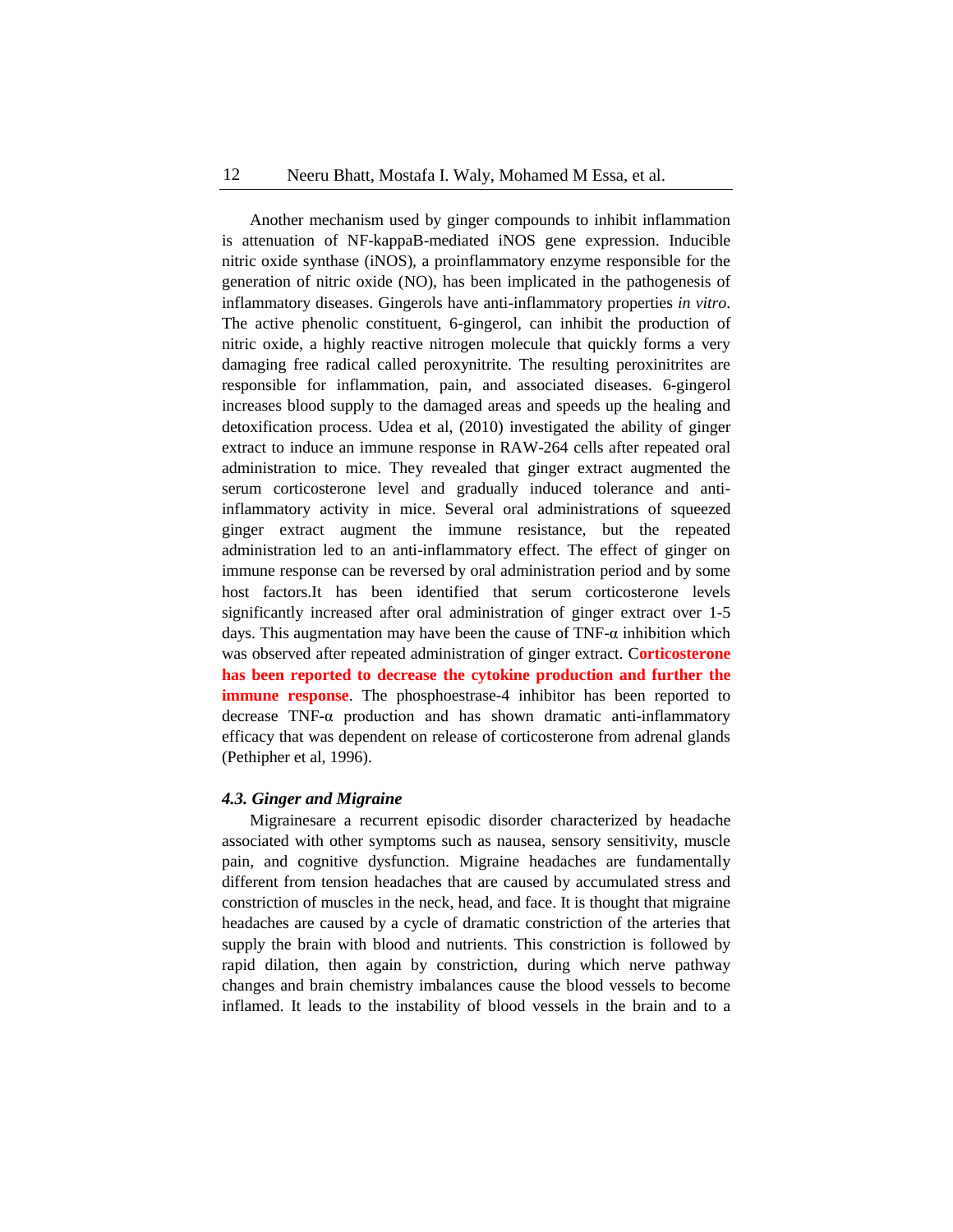reduction in blood flow during a migraine attack. Additionally, the platelets of migraine sufferers are different from normal platelets both during and between migraine attacks. Platelets are small blood cells that clump together to form blood clots. The difference between platelets results in migraine sufferers having a significant increase in spontaneous clumping of platelets as well as in a reduction in the release of a chemical called serotonin. Ginger has been shown to significantly reduce the effects of migraines by reducing inflammation and platelet aggregation. Ginger's ability to help fight nausea, inflammation, pain, and anxiety makes it an ideal addition to formulas designed to prevent and manage migraines.

High doses of ginger have also been found to significantly reduce migraine intensity. It plays a role as a circulatory stimulant, peripheral vasodilator, and antispasmodic. Ginger may exert abortive and prophylactic effects in migraine headaches without any side effects. Ginger and its constituents inhibit the metabolism of arachidonic acid through both the cyclooxygenase and lipoxygenase pathways, thus reducing the accumulation of prostaglandins and leukotrienes that contribute to pain and inflammation. This is important because other compounds that are prophylactic against migraine attacks are postulated to work through the same pathways. Additionally, ginger extract inhibits the induction of several genes involved in the inflammatory response, including those that encode cytokines and chemokines. Studies indicate that certain cytokines are overproduced in migraine sufferers. The ability of ginger to inhibit thromboxane A2 and exert antihistamine, anti-inflammatory, and gastric actions makes it a theoretically attractive choice in migraine therapy (Mustafa &Srivastava 1990b).

#### *4.4. ReducesAnxiety*

Ginger can also help to reduce anxiety. Anxiety is frequently associated with migraine and is correlated with poorer responses to migraine treatment. Ginger fractions bind to a serotonin receptor and reduce levels of anxiety in animals. The bioactive compounds of ginger extract interact with the human serotonin 5-HT (1A) receptor with significant to moderate binding affinities  $(K(i)=3-20$  microM).S-GTP gamma S assays indicated that 10-shogaol, 1dehydro-6-gingerdione, and particularly the whole lipophilic ginger extract  $(K(i)=11.6$  microg/ml) partially activate the 5-HT(1A) receptor (20-60% of maximal activation). In addition, the intestinal absorption of gingerols and shogaols interact with P-glycoprotein and offer a favorable pharmacokinetic profile for the 5-HT (1A) active compounds. A combination of ginger and *Ginkgo biloba* has been shown to reduce anxiety in an animal model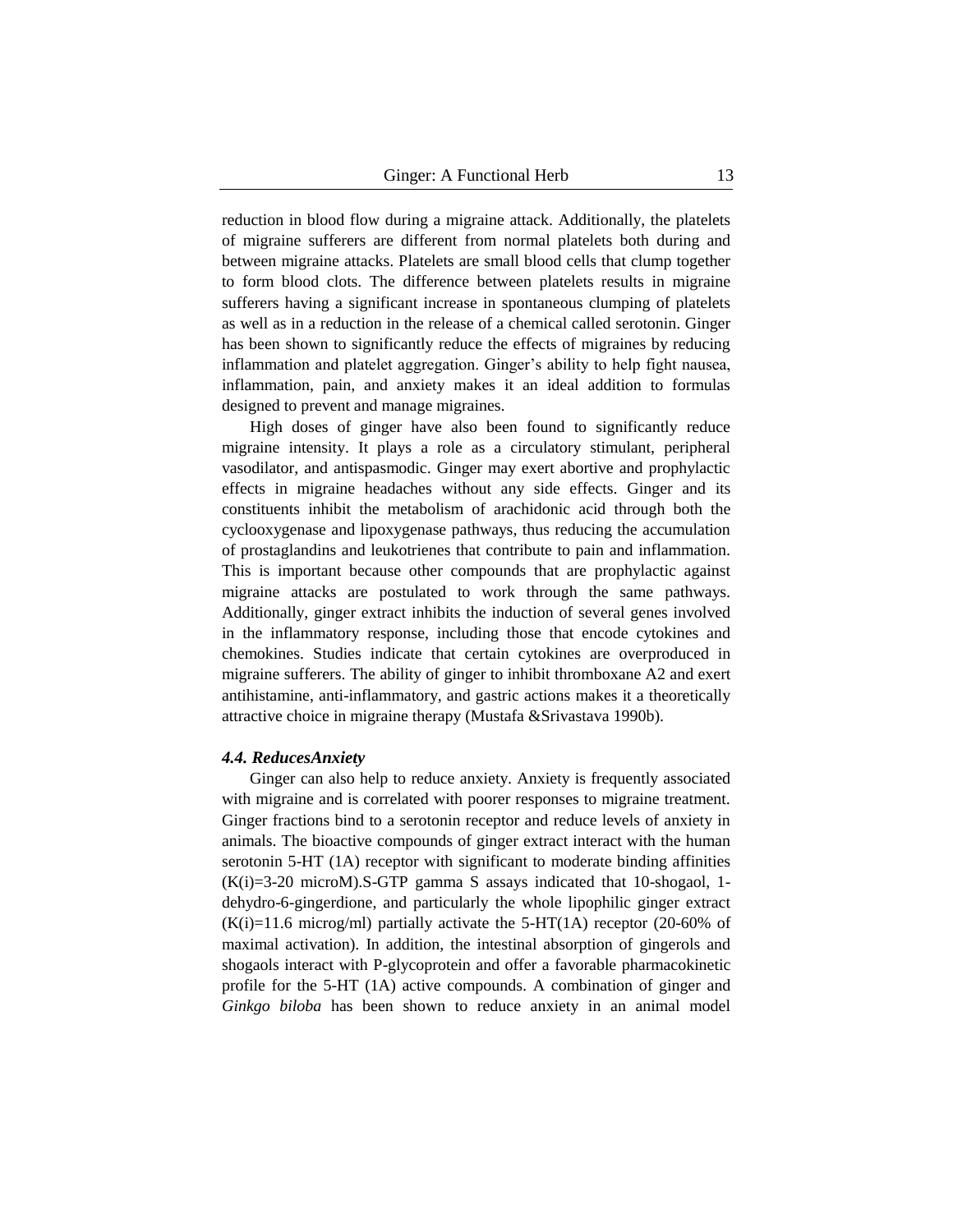(elevated plus-maze test). The effect was similar to diazepam (an allopathic medicine used for anxiety treatment) (Hasenohrl et al, 1996). A highly nonpolar fraction of a ginger extract has been shown to possess anticonvulsant, anxiolytic, and anti-emetic activities in animals (Vishwakarma et al, 2002).

## **5. Endocrine System**

## *5.1.Diabetes and Hyperglycemic*

Diabetes mellitus can be defined as a group of metabolic diseases characterized by chronic hyperglycemia resulting from defects in insulin secretion, insulin action, or both resulting in impaired function in carbohydrate, lipid, and protein metabolism and is associated with markedly increased morbidity and mortality rate(Zhang et al,2006). Diabetes is known to increase ROS production and oxidative stress probably as a result of glucose auto-oxidation and non-enzymatic glycation (Gupta et al, 2007). Prolonged exposure to hyperglycemic conditions creates predominance of oxidative stress over antioxidative defense systems, leading to oxidative DNA damage, which possibly contributes to pancreatic beta-cell dysfunction (Song et al., 2007). Hence, compounds with both hypoglycemic and antioxidative properties would be useful anti-diabetic agents (Cemek et al., 2008). Ginger has already been proven as an antidiabetic agent and helps in reducing hyperglycemia and hypoinsulinemia conditions (**Akhaniet al,2004**, Sharma et al,1996,Ajithet al, 2007). Ginger may assist in prevention of the progression of type 2 diabetes through its hypoglycemic effects and by increasing insulin sensitivity. The hypoglycemic potentials of ginger were tested in streptozotocin (STZ)-induced diabetic rats (500 mg/kg, intraperitoneally) daily for a period of 7 weeks. Ginger was found very effective in reversing the diabetic proteinuria andlowering serum glucose, cholesterol, and triacylglycerol levels in the ginger-treated diabetic rats compared with the control diabetic rats (Al-Amin et al, 2006). Singh et al, (2009) suggested that (6)-gingerol is an effective anti-diabetic agent via its ability to enhance insulin sensitivity and to decrease hyperlipidemia in type 2 diabetic animals. Furthermore, it is also beneficial against oxidative stress, thereby being helpful in delaying or preventing complications of diabetes and aging. Ginger ethanolic extract has shown insulinotropic action similar to chlorpropamide, a sulphonylurea drug, and enhanced insulin sensitivity atthe cellular level (Ojewole et al, 2006). Also, ethanolic ginger extract reduced plasma cholesterol and inhibited LDL oxidation in atherosclerotic apoE-deficient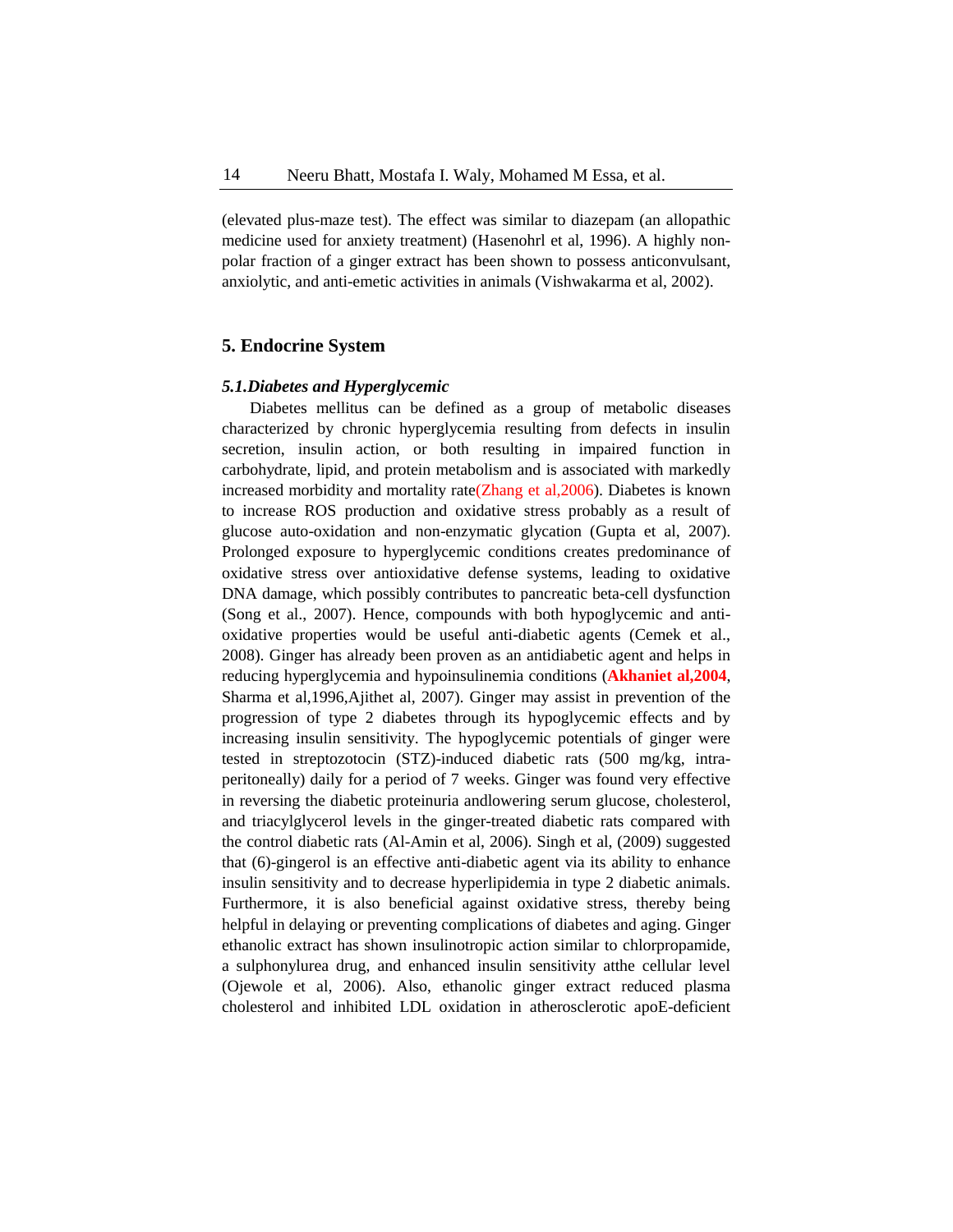mice (Fuhrman et al, 2000). Moreover, addition of ginger (1 %) to a normal diet prevented the formation of free radicals and maintained the integrity of rat erythrocytes (Ahemed et al, 2000). The antioxidant potency of ginger has been attributed to gingerols that prevent the production of reactive oxygen species (Ali et al, 2008). Aldose reductase inhibitors, which reduce sorbitol formation as well as its accumulation in human tissues such as erythrocytes and protect cells from osmotic damage, are considered to have remarkable potential for the treatment of diabetes mellitus and its complications. At least two active components, 2-(4-hydroxy-3-methoxyphenyl) ethanol and 2-(4 hydroxy-3-methoxyphenyl) ethanoic acid, of ginger have shown aldose reductase inhibitor properties (Ali et al, 2008). Also, ginger inhibited serotonin-induced hyperglycemia and hypoinsulinemia by blocking its receptors (Al-Amin et al, 2006). Madko et al (2011) reported that a ginger, garlic,and turmeric mixture significantly decreased serum total lipid and total cholesterol levels in healthy rats, which may be beneficial as a prophylaxis against hypercholesterolemia.

## **5.1.1. Cataract**

Ginger not only prevents and cures diabetes but it is also preventive in the progression of cataracts. The aqueous extract of ginger possesses both antiglycating activity and ALR2 (aldolase reductase) inhibition (Saraswat et al, 2010, Saraswat et al, 2008). Regular consumption of ginger delays the progression and maturation of cataracts. This could be attributed to its ability to prevent the multiple changes associated with the accumulation of AGE (i.e., reduction in the carbonyl stress, inhibition of osmotic stress by reducing the activity of polyol pathway, and prevention of oxidative stress) (Saraswat, 2009).

#### **5.2.2. Hypertension**

Angiotensin I converting enzyme (ACE) is a metellopeptidease that catalyses two reactions, leading to constriction of blood vessels and hence blood pressure regulation (Schmaier, 2002).Ginger exhibited relevant ACE inhibitory activities indicating potential anti-hypertension activity likely related to non-phenolic compounds (Ranillaet al, 2010).

## **6. Immune System**

The active constituents of ginger function as immunomodulators by increasing the body's immunity through their antimicrobial and free radical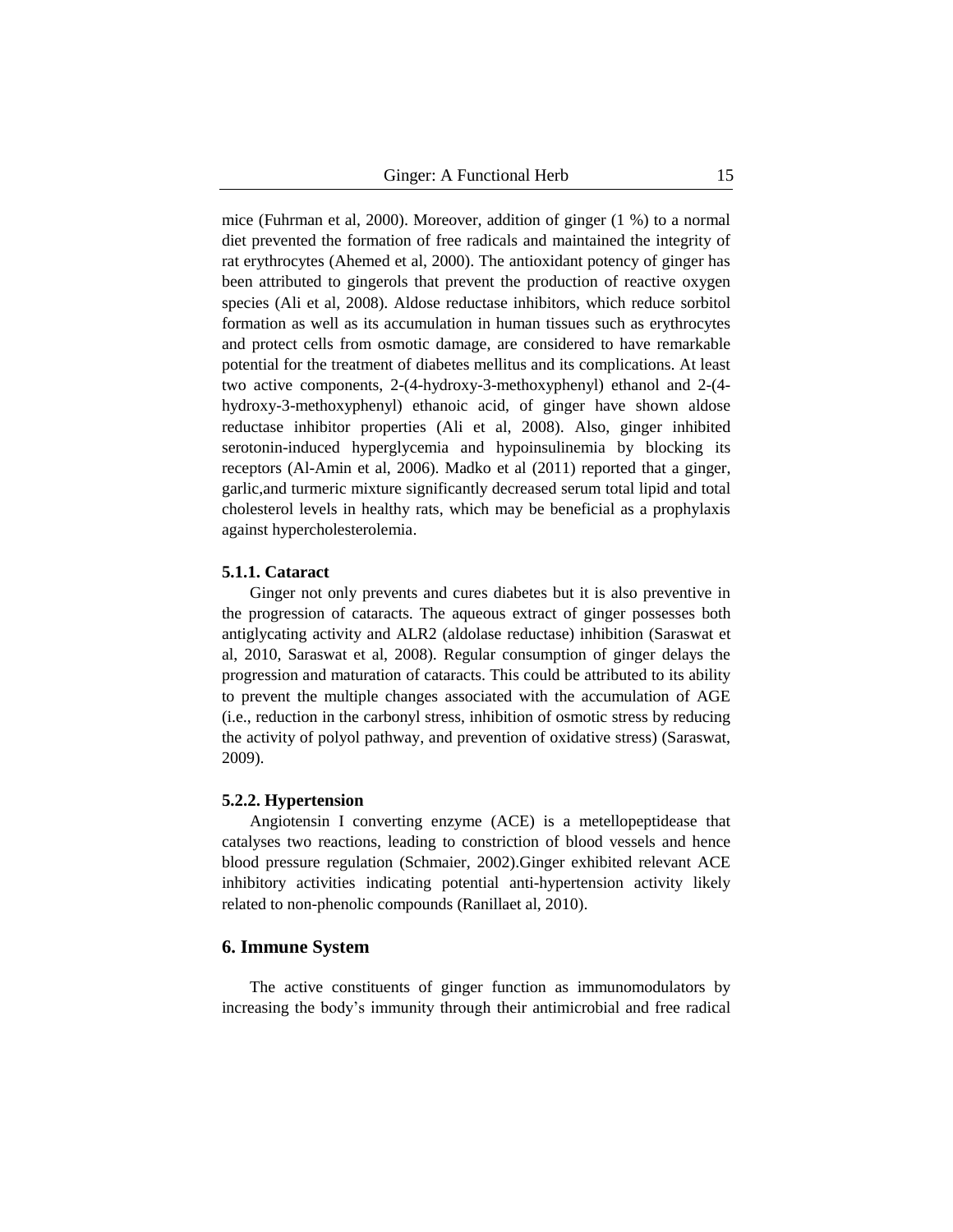scavenging properties. Ginger extract raises the thymus index, spleen index, and percentage of phagocytosis significantly, thus improving immunologic function(Kathi, 1999, Schitteket al*,* 2001). Ginger cannot only be warming on a cold day, but can also help promote healthy sweating, which is often helpful during colds and flus. A good sweat may do a lot more than simply assist detoxification. Sweat contains a potent germ-fighting agent that may help fight off infections. Dermicidin is a protein manufactured in the body's sweat glands, secreted into the sweat, and transported to the skin's surface where it provides protection against invading microorganisms, including bacteria, such as *E. coli* and *Staphylococcus aureus* (a common cause of skin infections), and fungi, including *Candida albicans* (Alternative Medical Review,2003, Schitteket al,2001).

#### *6.1.Antimicrobialand AntifungalProperties*

Ginger extract and several of its constituents exhibit antimicrobial activity *in vitro* and *in vivo* and antischistosomal activity (Akoachere*et al,* 2002). Chemical constituents of ginger such assesquiterpenes, diarylheptenones, gingerenones A, B and C, and isogingerenone B, have shown antifungal activity *invitro*. It has been proposed that lipophilicity or hydrophobicity and chemical structure of essential oils or their main compounds such as the presence of functional polar groups and aromaticity could play an important role in the antimicrobial activity (Faraget al, 1989b; Dawet al, 1994).This activity enables partitioning between lipids of the bacterial or fungal cell membrane and mitochondria, disturbing the cell structures and rendering them more permeable, which will lead to cell death (Sikkemaet al, 1994). Some of the major components present in ginger oils can penetrate the membrane of the microorganisms and react with the membrane enzymes and proteins as well as phospholipid bilayer, which causes an impairment of the microbial enzyme system and/or a disturbance of genetic material functionality (Farag et al, 1989, Abd El-Baky and El-Baroty, 2008, Conner, 1993). Fresh ginger oil (FG) showed strong inhibition against *Aspergillusniger*and *Candida* and inactivity against *Pencilliumspp*and *Trichoderma spp*. At the same time, dry ginger oil (DG) was more active towards *Candida* andweaker against *Aspergillusniger, Pencilliumspp,* and *Saccharomyces cereviseae* (Sasidharan and Menon 2010).

## **6.1.1.Antibacterial**

Ginger extracts have antibacterial effects against both gram-positive and gram-negative bacteria such as *Clostridium, Listeria, Enterococcus,*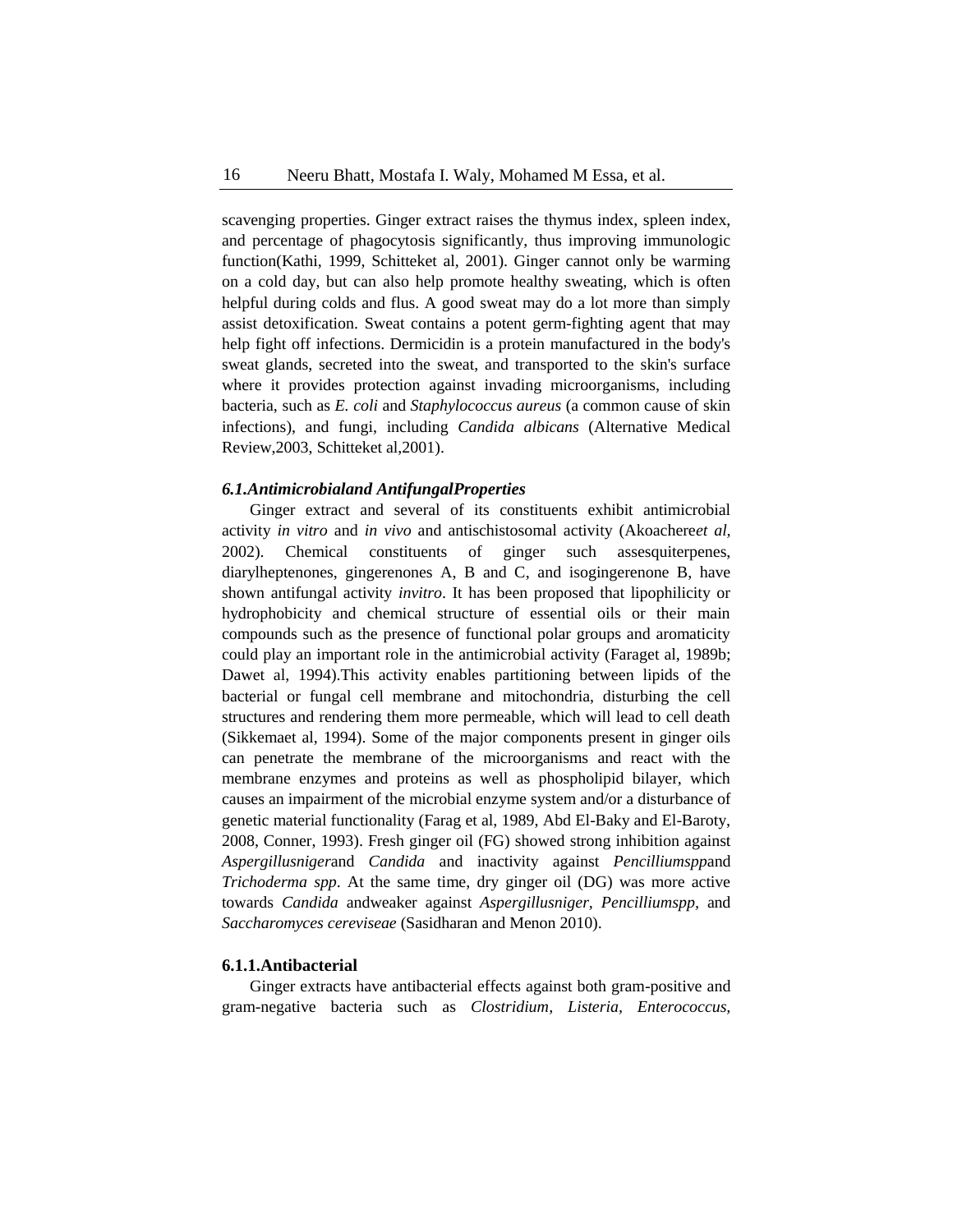*Staphylococcus,Streptococcus,*and *Haemophilus* species. The minimum inhibitory concentration of ginger ranged from 0.0003–0.7 μg/mL, and the minimum bactericidal concentration ranged from 0.135–2.04 μg/mLspecies, but some of this effect is destroyed by heating (e.g., cooking)(Mascoloet al, 1989 and Chenet al, 1985). Gingerols demonstrated antibacterial activity against *Bacillus subtilis* and *Escherichia coliin vitro* (Yamada et al 1992). Sasidharan and Menon(2010) found fresh ginger oil was inactive against *Bacillus subtilis*whereas dry ginger oil wasmore active towards *Pseudomonas aeruginosa*and weakeragainst *Bacillus subtilis.* 

## **6.1.2 Antiviral**

Ginger has been found very effective against the flu virus, due to its warm and bitter property. Several sesquiterpenes, but especially betasesquiphellandrene, isolated from ginger **has**also been shown to have antirhinoviral activity *in vitro* (Denyeret al 1994). Denyer also showed that shogaol and zingerone strongly inhibited *Salmonella typhi*, *Vibrio cholerae* and *Trichophytonviolaceum*.

#### **6.1.3.AntiparasiticProperty**

Gingerol (5.0 ppm) completely abolished the infectivity of Schistosoma spp. (blood flukes) in animal studies (Adewunmi et al 1990). Zingibain, another bioactive compound, dissolves parasites and their eggs. Gingerol and shogaol exhibited potent molluscicidal activity *in vivo* (Adewunmi*et al* 1990). Shogaol and gingerol have demonstrated anti-nematode activities; 6.25 μg/mL 6-shogaol destroyed *Anisakis* larvae within 16 hours *in vitro*, whereas the antinematodal medication pyrantelpamoate had no lethal effect at 1 mg/mL (Goto et al 1990).

#### *6.2. As an Antioxidant*

Ginger spares SOD (superoxide dismutase)–an important anti-oxidant, catalase which is essential for breaking down potentially harmful hydrogen peroxide in the cells to glutathione peroxidase. SOD also acts on hydrogen peroxide and helps maintain integrity of cell membranes (Brock, 2007). The active constituents of ginger have antioxidant properties. The chemical structure of zingerone makes it a potent free radical scavenger. The hydroxyl groups in the molecule are responsible for scavenging peroxynitrite (ONOO- ), a very powerful pro-oxidant implicated in a number of neurodegenerative and pathophysiological processes. Zingerone can diffuse freely across phospholipid membrane bilayers to react with a wide variety of molecular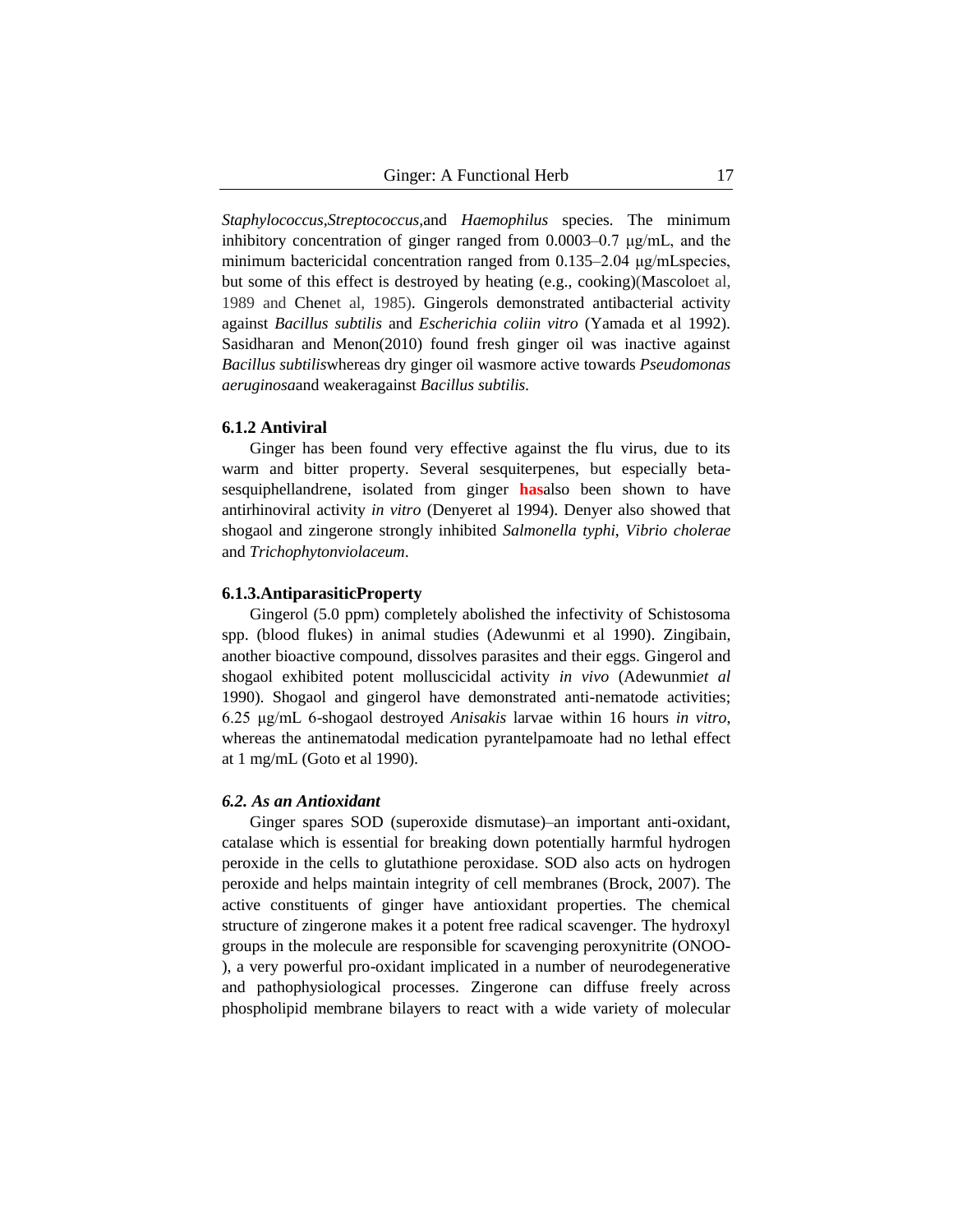targets including lipids, proteins, and DNA, leading to cell death via necrosis or apoptosis. Since endogenous antioxidant enzymes are lacking to inactivate ONOO, it is imperative to include some article through the diet thathas this action. Zingerone not only cleans the peroxynitrite (ONOO-) from the system, but it is also involved in the inhibition of NO- and  $O_{2}$ - formation. Although the mechanism is not fully defined, the two possible pathways of nitration or electron donation have been suggested as a phenolic ONOOscavenger interaction with ONOO-. Ginger is a good source of antioxidant and most of the antioxidant components exhibit higher activities in alcoholic media. Hence, apart from its medicinal properties, ginger can also be used as an antioxidant supplement (Adiland Prasad, 2010).

#### *6.3.Cancer*

Ginger constituents are regarded as chemopreventive dietary agents exhibiting inhibition of cyclooxygenase and lypoxygenase (LO) activities, induction of apoptosis, and antitumerogenic effects. Ginger inhibits 5-LO enzymes, the only food for prostate cancer cells. Prostate cancer cells die in one to two hours in absence of 5-LO enzyme. Ginger induces cell death in leukemic, skin, kidney, lung, and pancreatic cancer cells. The anticancer properties of ginger are attributed to the presence of certain constituents such as [6]-gingerol and [6]-paradol, as well as some other constituents like shogaolsand zingerone (Park et al., 2006). Therefore, it can safely be used for cancer therapy. Gingerol inhibits pancreatic cell growth,is beneficial to prevent constipation-related cancer, and is an effective anti-tumor agent in leukemia cells.

#### **6.3.1. Colorectal Cancer**

As suggested by Cancer Prevention Research, gingerols, the main active components in ginger, inhibit the growth of human colorectal cancer cells (Bode et al, 2003). In another experiment, Bode et al (2001) studied the effect of 6-paradol and 6-gingerol on the cell proliferation and DNA synthesis of HL-60 cells. They observed that their cytotoxicity was associated with induction of apoptosis and/or inhibition of activator protein-1(AP-1). Apoptosis can be defined as the cleavage of DNA into discontinuous mono- and oligonucleosomal size fragments that form a typical DNA ladder during gel electrophoresis. 6-gingerol, a natural product of ginger, has been known to possess anti-tumorigenic and pro-apoptotic activities. It has also been suggested that 6-gingerol stimulates apoptosis through up regulation of NAG-1 and G (1) cell cycle arrest through down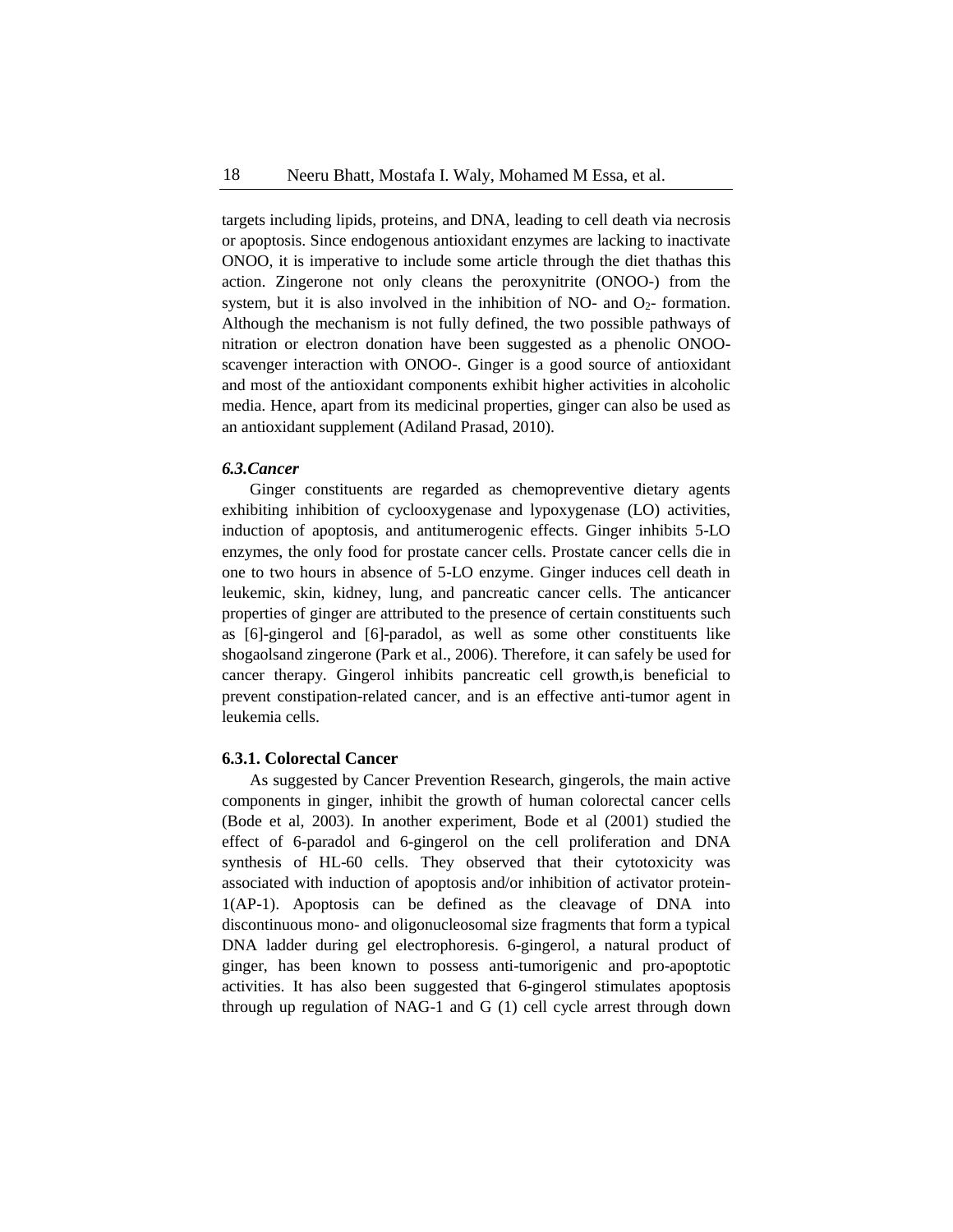regulation of cyclin D1. Multiple mechanisms appear to be involved in gingerol action, including protein degradation as well as beta-catenin, PKCepsilon, and GSK-3beta pathways (Lee et al, 2008).

#### **6.3.2. Ovarian Cancer**

Ovarian cancer is often deadly since symptoms typically do not appear until late in the disease process, so by the time ovarian cancer is diagnosed, it has spread beyond the ovaries. More than 50% of women who develop ovarian cancer are diagnosed in the advanced stages of the disease. *Invitro* experiments have shown that ginger kills ovarian cancer cells by inducing apoptosis (programmed cell death) and autophagocytosis (self-digestion). Ginger extracts have been shown to have antioxidant, anti-inflammatory, and anti-tumor effects on cells (Rhode et al, 2006). A pro-inflammatory state is thought to be an important contributing factor in the development of ovarian cancer (Rhode et al, 2006). Ginger, containing a number of key indicators of inflammation (vascular endothelial growth factor, interleukin-8, and prostaglandin E2), can decrease ovarian cancer cells. Conventional chemotherapeutic agents also suppress these inflammatory markers, but may cause cancer cells to become resistant to the action of the drugs. However, ginger may be of special benefit for ovarian cancer patients because cancer cells exposed to ginger do not become resistant to its cancer-destroying effects(Rhode et al, 2006).

## **6.3.3. Breast Cancer**

Ginger has been found to significantly inhibit mammary tumorigenesis and tumor growth in laboratory mice when fed in drinking water. [6] gingerol, a component of ginger, has been shown to inhibit cell adhesion, invasion, and motility in ER-negative (estrogen independent) human breast cancer cells in the laboratory (Lee et al, 2007). Hence, ginger appears to have promise in fighting breast cancer and is safe to include in the diet.

## **7. Other Uses**

Ginger is on the Food and Drug Administrations (FDA) list of generally recognized as safe (GRAS)(Alternative Medical Review, 2003).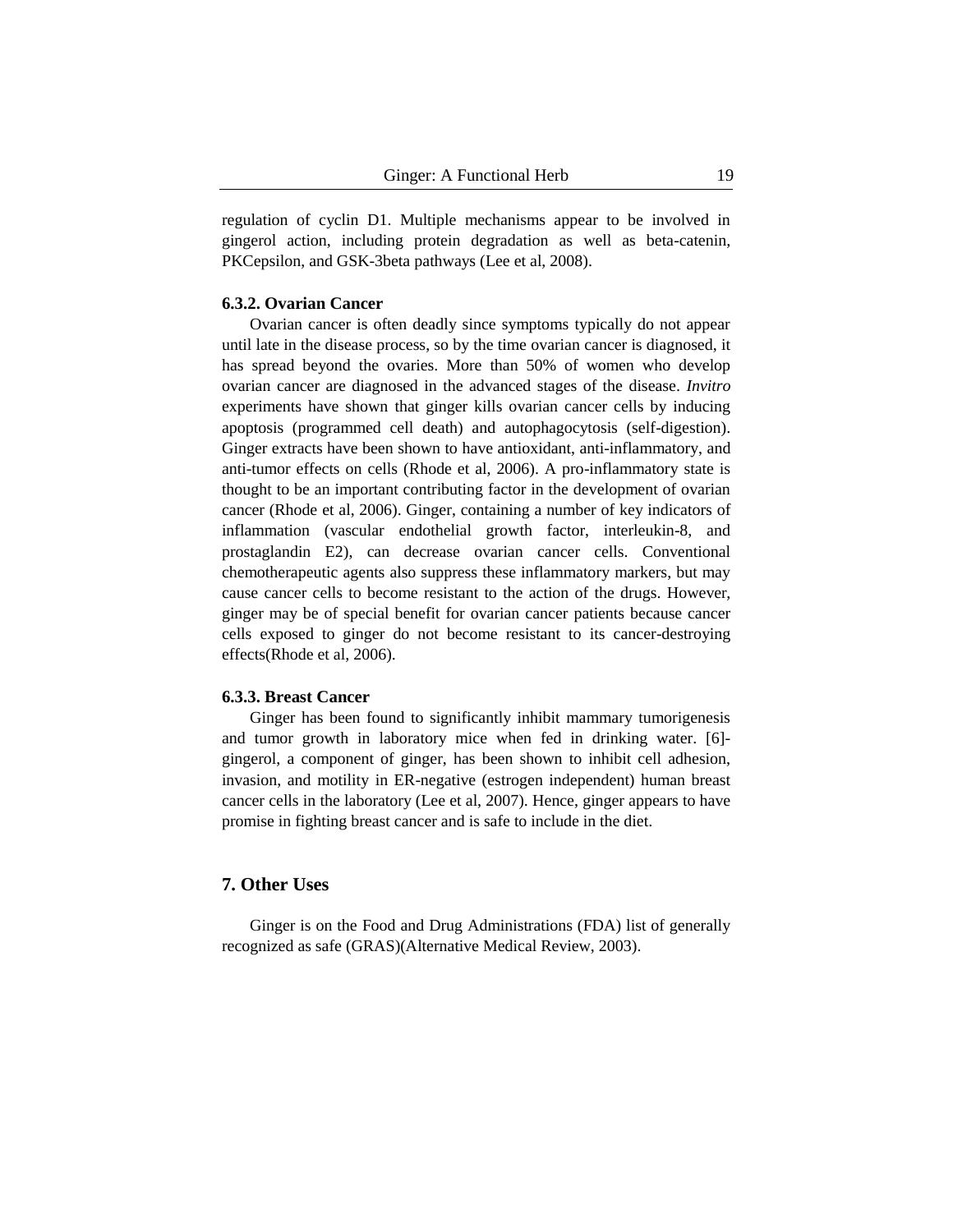## *7.1. ReducesCoughand Cold*

Ginger also acts as an expectorant. It is believe to control common cold and flu symptoms. Ginger juice with honey is a common home remedy for cough. *Rhinovirus* is among those viruses which are responsible for common cold. The dried ginger has been found very effective against this virus. βsequiphellandrene, a sesquiterpene which is found in ginger, is effective against the rhinovirus. In addition, it helps eliminate congestion and ginger tea eases a sore throat.

#### *7.2. PreventObesity*

Ginger acts as fat and cellulite burning food. *Invitro* studies in Japan show that zingerone, an active component of ginger, prevents fat storage in rats by increasing fat burning and by reducing the absorption of fat from the small intestine.

## *7.3. As a MeatTenderizer*

Ginger rhizome has been investigated as a source of plant proteolytic enzyme (Thompson et al, 1973,Ziauddinet al, 1995). The ginger protease is a thiol proteinase with an optimum activity at 60°C. Rapid denaturation of the enzyme occurs at 70°C. Its proteolytic activity on collagen appears to be many times greater than that on actomyosin and the combined proteolysis of these two muscle proteins resulted in significantly more tender meat. Ginger extract is an effective meat tenderizer and the tenderization is achieved through its action on both myofibrillar and connective tissue components of toughness. Improvement in color, appearance, juiciness, and tenderness of beef samples treated with ginger extract were also tested (Ziauddinet al,1995. The use of ginger extract for improving the qualities of tough meat could prove to be a boon to the meat industry (Naveen et al, 2001).

#### *7.4. As a Food Preservative*

Ginger and some other herbs like cinnamon are used as a food preservative and can increase food safety and shelf life of fatty and processed food products. El-Baroty et al (2010) reported that cinnamon and ginger essential oils can be used as a preventer of cellular damage due to spoilage bacteria and fungi. Both oils and bioactive components (at concentration levels 20 - 100 μg/ml) could be employed as natural food preservatives to prevent lipid peroxidation, which causes food spoilage.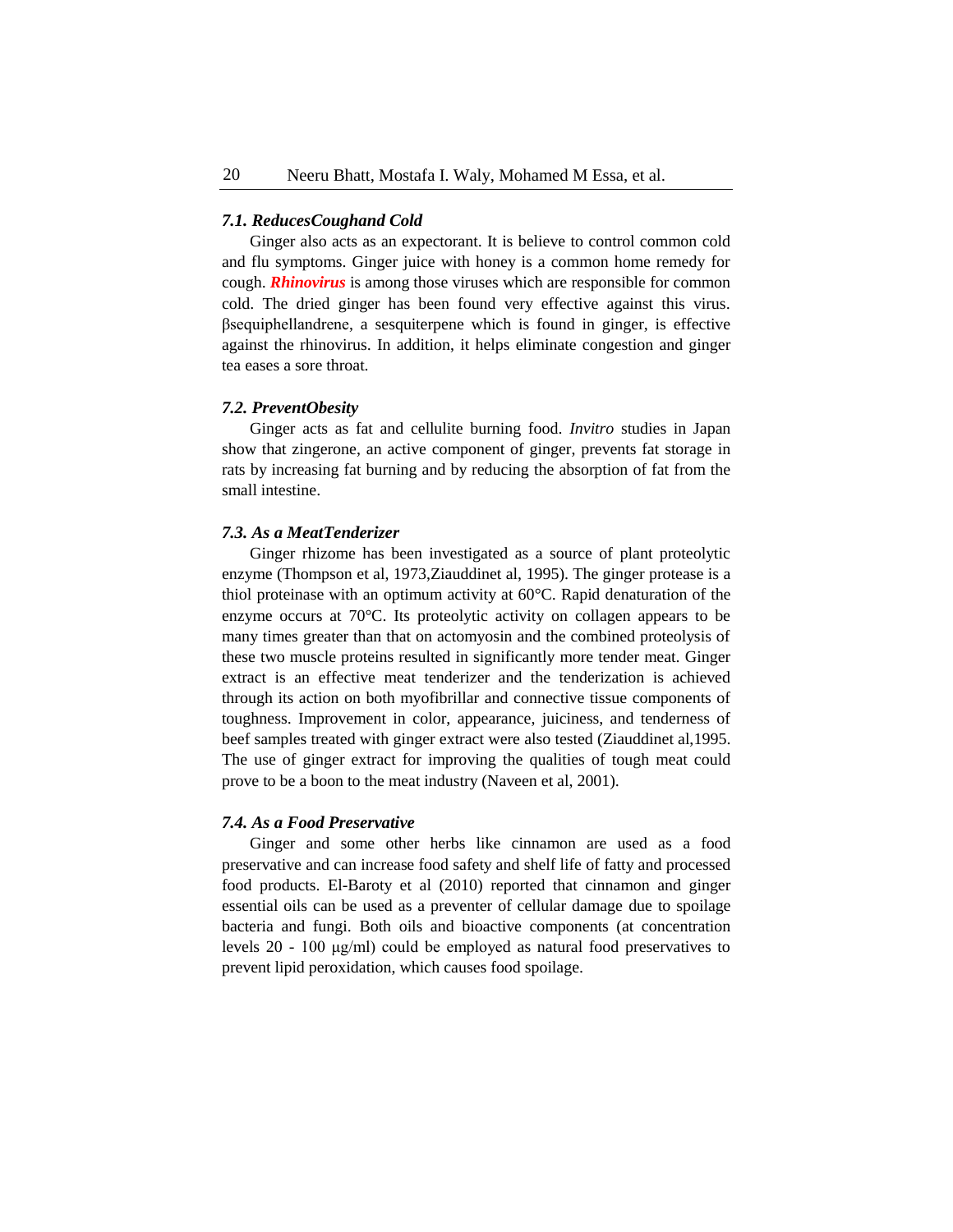## *7.5. Thermogenic*

Ginger has traditionally been used in Asia as a warming remedy to treat chills associated with colds and flu. The shogaol compounds of ginger significantly inhibited serotonin (5-HT) induced hypothermia in rats. Within 30 minutes of oral administration, ginger raised the body temperature of rats by 0.5°C(Kanu et al, 1992). Gingerol increased body temperature and oxygen consumption in rats indicating an increased metabolic rate (Eldershaw et al, 1992).

#### *7.6. Regulate Menstrual Irregularities and Dysmenorrhea*

Ginger is useful when taken internally, if menstrual pain is due to ischemic cramp (lack of uterine blood supply) (Alternative Medical Review, 2003). It is also good in the form of hot compresses for abdominal cramps, headaches, and joint stiffness.

## **POSSIBLE INTERACTIONS**

Ginger may alter the effects of some prescribed and nonprescribed medications. If blood-thinners such as warfarin (Coumadin) or aspirin, diabetes medicines,or high blood pressure medicines are being taken ginger therapy is not advisable.Ginger may lower blood sugar, raising the risk of hypoglycemia or low blood sugar, and may lower blood pressure, raising the risk of low blood pressure or irregular heartbeat. Ginger therapy is also not recommended in children less than two years (Heck et al, 2000 and Vaes et al, 2000).

## **CONCLUSION**

Ginger is a rhizomatous plant grown throughout South-eastern Asia and China and in parts of Japan, Austria, Latin America, Jamaica, andAfrica. Ginger has been used as a spice and medicine in the Indian subcontinent since ancient times. Its medicinal values have been known for centuries.It is the most widely used condiment, flavoring, and garnishing agent. The herb serves as a stimulant and carminative and is used in dyspepsia and colic. It is known to have blood thinning and cholesterol lowering properties, due to which it is used in treating heart diseases.The major phenolic compounds and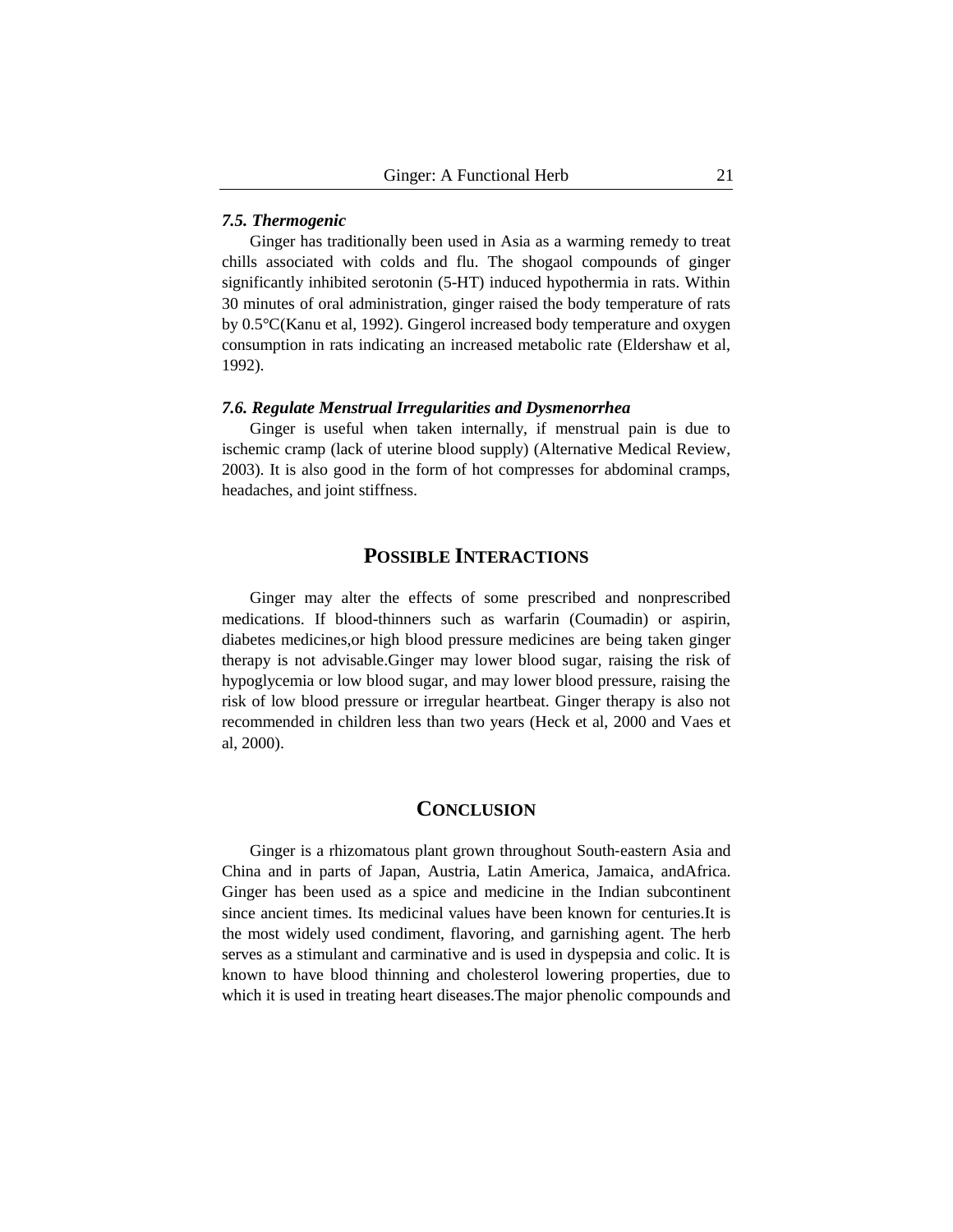essential oils act as potent antioxidant and exhibit free radical scavenging properties. The antimicrobial properties are due to the presence of components such as thymol, eugenol, 1, 8– cineole, α– and β–pinenes, linalool, and  $\alpha$ -terpineol. Ginger tea is considered a good home remedy for cold. The herb can also used to treat arthritis, diarrhea, motion sickness, diabetes, bronchitis, and rheumatism. It is a remedy for nausea due to seasickness, morning sickness, and chemotherapy. Overall, ginger is a versatile herb with phenomenal phytotherapeutic and medicinal properties. It would be difficult to find a place or nation on this globe that has not been benefited through this extraordinary aromatic herb.

## **BIBLIOGRAPHY/REFERENCES**

- Abd El-Baky HH, El-Baroty GS. (2008).Chemical and biological evaluation of the essential oil of Egyptian *Moldavian balm*.*Int. J.Essential Oil Therap*., 2: 76-81.
- Abd El-Baky, HH, El Baz, FK, El-Baroty GS. (2009). Natural preservative ingredient from marine alga *Ulvalactuca*L*. Int. J. Food Sci. Technol*., 44: 1688-1695
- Adewunmi, CO, Oguntimein, BO, Furu, P. (1990). Molluscicidedal and antischistosomal activities of *Zingiber officinale*. Plant Medica. 56: 374- 376.
- Ahmed RS, Seth V & Banerjee BD (2000) Influence of dietary ginger (*Zingiber officinale* Rosc.) on antioxidant defense system in rat: comparison with ascorbic acid. *Indian J ExpBiol* 38, 604–606.
- Ajay M, Gilanui AH, Mustafa MR. 2003.Effect of flavonoids on vascular smooth muscles of the isolated rat thoracic aorta.*Life Sci*. 74: 603-612
- Ajith TA, Nivitha V, Usha S. (2007).*Zingiber officinale* Roscoe alone and in combination with alpha-tocopherol protect the kidney against cisplatininduced acute renal failure. *Food Chem. Toxicol*. 45: 921–927.
- Akhani SP, Vishwakarma SL, Goyal RK. (2004). Anti-diabetic activity of *Zingiber officinale* in Streptozotocin-induced type I diabetic rats. *Journal of Pharmacy and Pharmacology* 56: 101-105.
- Akoachere JF, Ndip RN, Chenwi EB. (2002). Antibacterial effect of *Zingiber officinale* and *Garcinia kola* on respiratory tract pathogens. *East Afr Med J.* 79(11):588-92 2002.
- Al-Amin ZM, Thomson M, Al-Qattan KK, Peltonen-Shalaby R, Ali M. (2006). Anti-diabetic and hypolipidemic properties of ginger (*Zingiber*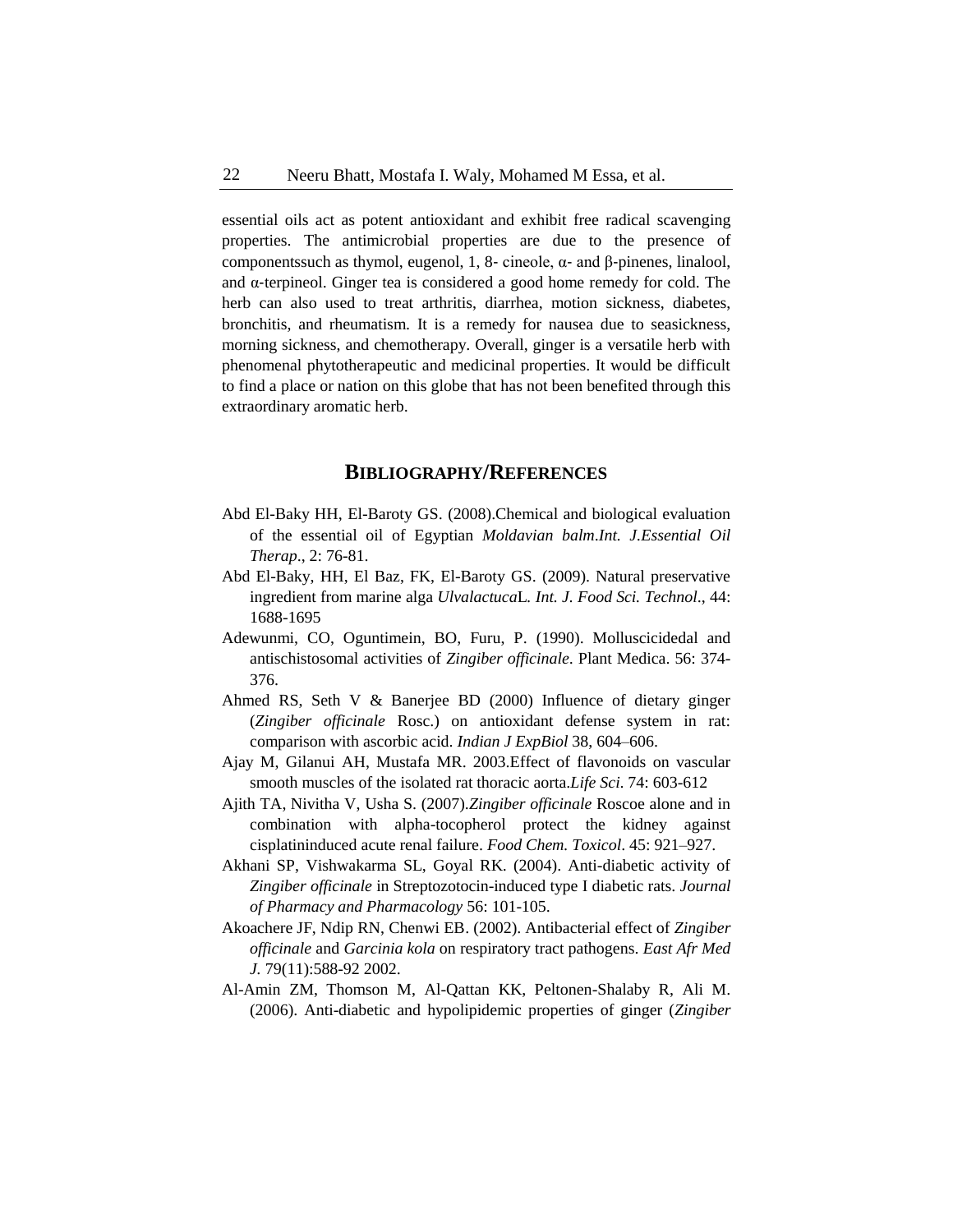*officinale*) in streptozotocin-induced diabetic rats.*Br. J. Nutr*. 96: 660- 666.

- Ali BH, Blunden G, Tanira MO, et al. (2008).Some phytochemical,pharmacological and toxicological properties of ginger (Zingiberofficinale Roscoe): a review of recent research. *Food ChemToxicol* 46, 409–420.
- Ali A, Gilani, AH. (2007). Medicinal value of ginger with focus on its use in nausea and vomiting of pregnancy. *Int J food propert*. 10: 269-278.
- Alternative Medical Review. (2003) Volum 8, Number 3, 2003 *Zingiber officeinael.* Monograph
- Anwar F, Ali M, Hussain AI, Shahid M (2009). Antioxidant and Artemisia sphaerocephala Krasch seed polysaccharide in alloxan-induced diabetic rats. *Swiss. Med. Wkly*., 136: 529-532.
- Bhagylakshmi A, Singh, NS. (1988). Meristem culture and micropropogation of variety of ginger (*Zingiber officinale* Rosc) with a high yield of oleoresin. *J Hort Sc*. 63: 321-329
- Blumenthal M. (1998). The complete German Commission E monographs: therapeutic guide to herbal medicines.Austin: American Botanical Council.
- Bode A. (2003). Ginger is an effective inhibitor of HCT116 human colorectal carcinoma in vivo. Paper presented at the Frontiers in Cancer Prevention Research Conference, Phoenix, AZ, Ocbober 26-3-, 2003
- Bode, AM, Ma WY, Surth, YJ, Dong, Z. (2001). Inhibition of epidermal growth factor-induced cell transformation and activator protein I activation by (6-Gingirole). *Cancer Res*. 61: 850-853.
- Branney, TME. (2005). Hardy gingers: Including Hedychium, Roscoea, and Zinziber (Royal Horticulture Society Plant Collector Guide.
- Brock C. (2007).Herb Monograph. www.westernherbalcare.co.uk
- Byers p. (1999). Growing herbs for cold and flu relief: Storey Country Wisdom Bulletin, A-219.
- Careddu, P. (1999). Motion sickness in children; Results of a double blind study with ginger and dimethylhydrinate.*Health Notes Review Complementory Integrative med*. 6: 102-107.
- Cemek M, Kaa S, Simek N, Büyükokurolu ME, Konuk M (2008).*Chem Pharm Bull* (Tokyo) .39:690-2.
- Chen HC, Chang MD, Chang TJ.1985. Antibacterial properties of some spice plants before and after heattreatment. Chung Hua Min Kuo Wei Sheng Wu Chi Mien I Hsueh Tsa Chih . 18:190-5.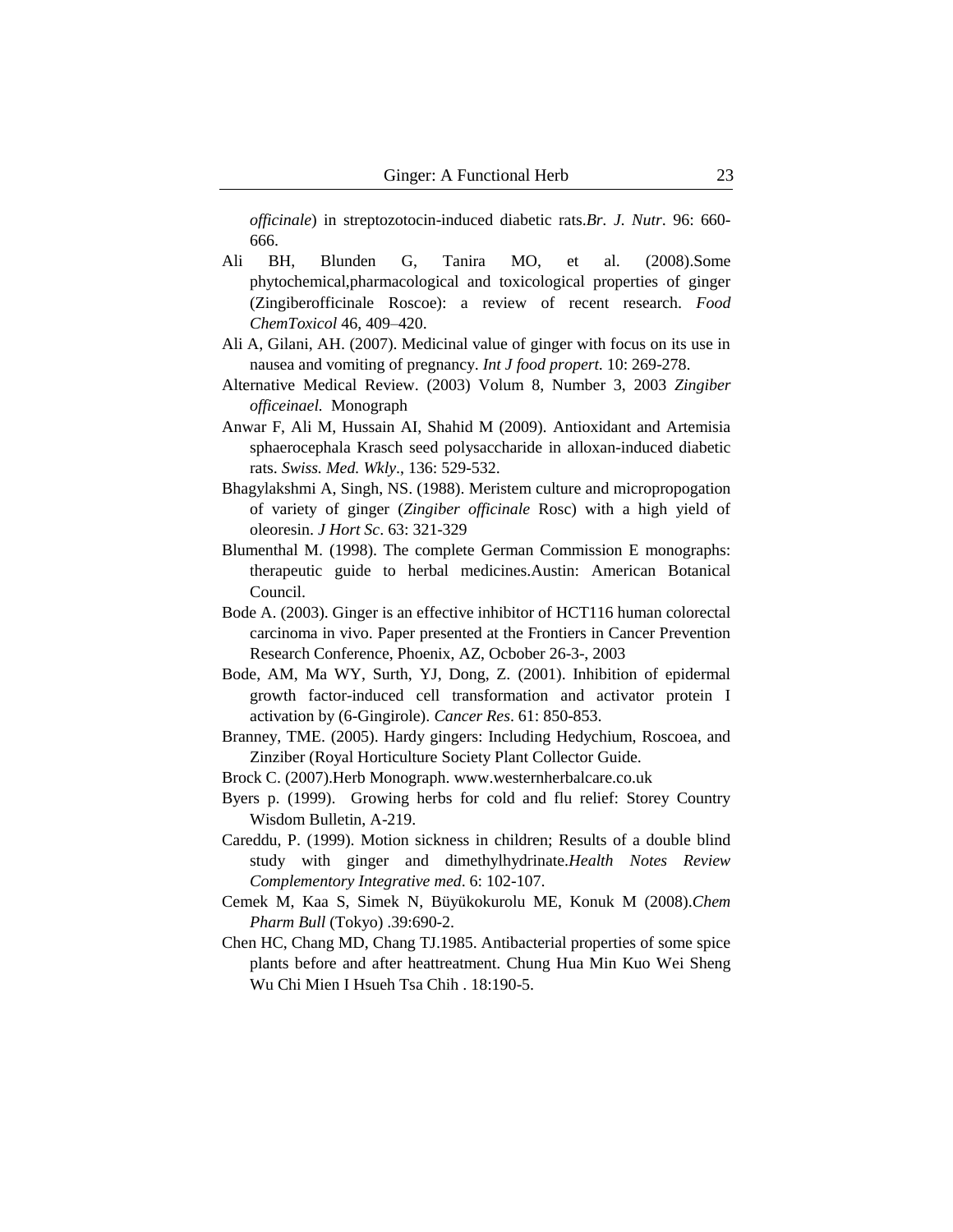- Comell, DW, McLachlan, R. (1972). Natural pungent compounds: examination of gingerols, shoagaols, paradols and related compounds by thin-layer and gas chromatography. *J. Chromatogr*. 67: 29-35.
- Conner DE (1993). Natural occurring compounds. In: Antimicrobial infood, Davidson P. M.; Branan A. L. (eds.). Marcel Dekker Inc., NewYork, pp. 441-468.
- Daw ZY, EL-Baroty GS, Mahmoud AE (1994).Inhibition of *Aspergillus parasiticus* growth and aflatoxin production by some essential oils.*Chem. Mikrobiol. Technol. Lebensm*., 16(5/6): 129-135.
- Deyner, CV, Jackson, P, Loakes, DM, Ellis, MR, Young David, AB. 1994. Isolation of antirhinoviral sesquisterpene from ginger (*Zingiber officinale*), effects of ethanol extract of Zingiberofficinale (Roscoe) rhizomes (Zingiberaceae) in mice and rats.*Phytother Res* 20, 764–772.
- El-Baroty, GS, Abd El-Baky, HH, Farag, RS, and Saleh MA. (2010). Characterization of antioxidant and antimicrobial compounds of cinnamon and ginger essential oils. *African Journal of Biochemistry Research*, 4(6); 167-174.
- Eldershaw TP, Colquhoun EQ, Dora KA, Peng ZC, Clark MG.(1992).Pungent principles of ginger (*Zingiber officinale*) are thermogenic in the perfused rat hindlimb. *Int J Obe sRelat Metab Disord* 16:755-63.
- Farag, R.S, Daw, Z Y, Abo-Raya S H. (1989b). Influence of someessential oils on *Aspergillus parasiticus* growth and aflatoxinsproduction in a synthetic medium, *J. food Sci*., 54: 74-67.
- Fisher-Rasmussen W, Kjaer SK, Dahl C, Asping U. (1991). Ginger treatment of hypermesisgravidarum. *Eurp.J Obstet, Gynecol*, repord.bio. 38: 19-24.
- Fuhrman B, Rosenblat M, Hayek T, et al. (2000) Ginger extract consumption reduces plasma cholesterol, inhibits LDL oxidation and attenuates development of atherosclerosis in atherosclerotic, apolipoprotein Edeficient mice.*JNutr* 130, 1124–1131.
- Gayur MN, Gilani AH. (2005). Species differences in the prokinetic effects of ginger. *Int. J. Food Sci. Nutr*. 57: 65-73.
- Ghaznavi, K. (1996). Ginger. In: *Tibb-e-NabiAurZadeed Science*. Vol 1 Al-Faisal Publishers, Lahore, pp 248-260.
- Gilani AH, Ghayur MN. (2005). Ginger: from myth to Reality. In: Ethnotherepies in the cycle of life. Gottshalk-Batsschkus, CE; Green, J.C.; Eds; Ethnomed Institute fur Ethnomedzirine.V. Munich.307-315.
- Gonlachanvit S, Chen YH, Hasler WL. (2003). Ginger reduces hyperglycemia-evoked gastric dysrhythmias in health humans: Possible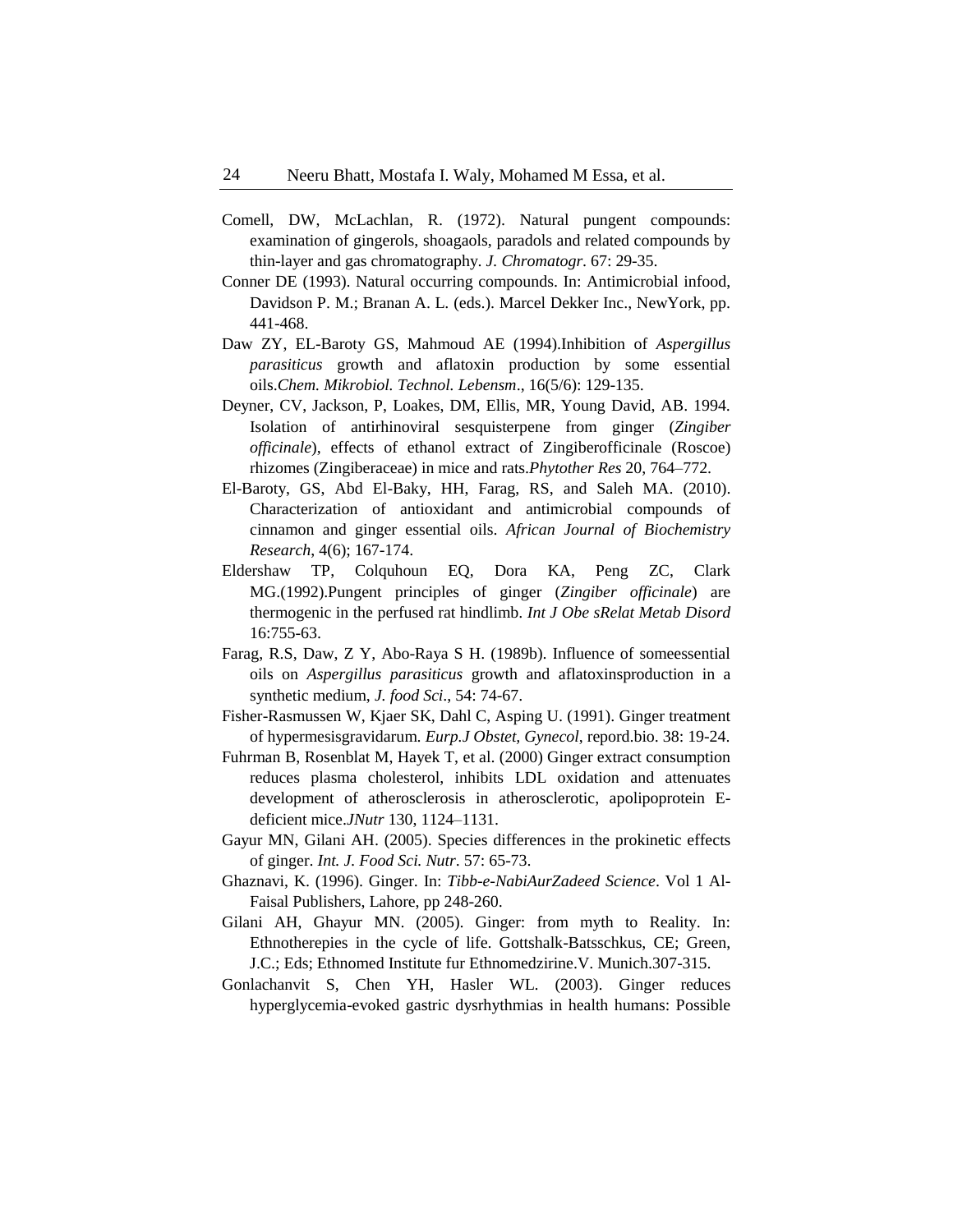role of endogenous prostaglandins. *J Pharmacol Exp Ther*. 307(3):1098– 1103.

- Grontved A, Brask T, Kambskard J, Hentzer E. (1988). Ginger root against seasickness. A controlled trial on the open sea.*Acta Otolaryngol* (Stockh) 1988; 105:45-9.
- Grzanna R, Lindmark L, Frondoza CG. (2005). Ginger--an herbal medicinal product with broad anti-inflammatory actions. *J Med Food.* 8(2):125-32.
- Heck AM, DeWitt BA, Lukes AL. (2000) Potential interactions between alternative therapies and warfarin. *Am J Health Syst Pharm*. 57(13):1221-1227
- HrdayamSrimadvagbhata, (1999). ed with Nirmala Hindi Commentary along with special deliberation by DrBrahmanandTripathiPratishthan Delhi.
- Huang Q, Matdsuda H, Sakai K, Yamahara J, Tamai Y. (1991). The effect of ginger on serotonin induced hypothermia and diarrhea. *yakugaku-zasshi,* 110:936-942.
- Kano Y, Zong QN, Komatsu K. (1991). Pharmacological properties of galenical preparation. XIV. Body temperature retaining effect of the Chinese traditional medicine, "goshuyu-to" and component crude drugs.
- Kathi JK. (1999). Ginger (*Zingiber officinale*) .The Longwood Herbal Task Force (http://www.mcp.edu/herbal/default.htm) and The Center for Holistic Pediatric Education and Research (http://www.childrenshospital.org/holistic/)
- Kato A, Higuchi Y, Goto H, Kizu H, Okamoto T, Asano N, Hollinshead J, Nash RJ, Adachi I(2006). Inhibitory effects of *Zingiberofficinale* Roscoe derived components on aldose reductase activity in vitro and in vivo. *J Agric Food Chem* 54:6640–4.
- KatzerG.(1990).http://www-ang.kfunigraz.acat/ katzer/engl/generic\_framehtml?Zing\_off.html.
- Kim M., Chun J. (2005). "Bacterial Community Structure in Kimchi, a Korean Fermented Vegetable Food, as Revealed by 16S rRNA Gene Analysis". *International Journal of Food Microbiology*. 103(1), 91–96.
- Langner E, Greifenberg S, Grunwald J. (1988). Ginger: History and use. *Advances in Therapy*, 15; 25-44.
- Lee HS, Seo EY, Kang NE, Kim WK. (2007). (6)- Gingerol inhibits metastasis of MDA-MB-231 human breast cancer cells. *J. Nutr. Biochem*.
- Lee SH, Cekanova M, Baek SJ. (2008). Multiple mechanisms are involved in 6-gingerol-induced cell growth arrest and apoptosis in human colorectal cancer cells. *Mol Carcinog.*; 47(3):197-208.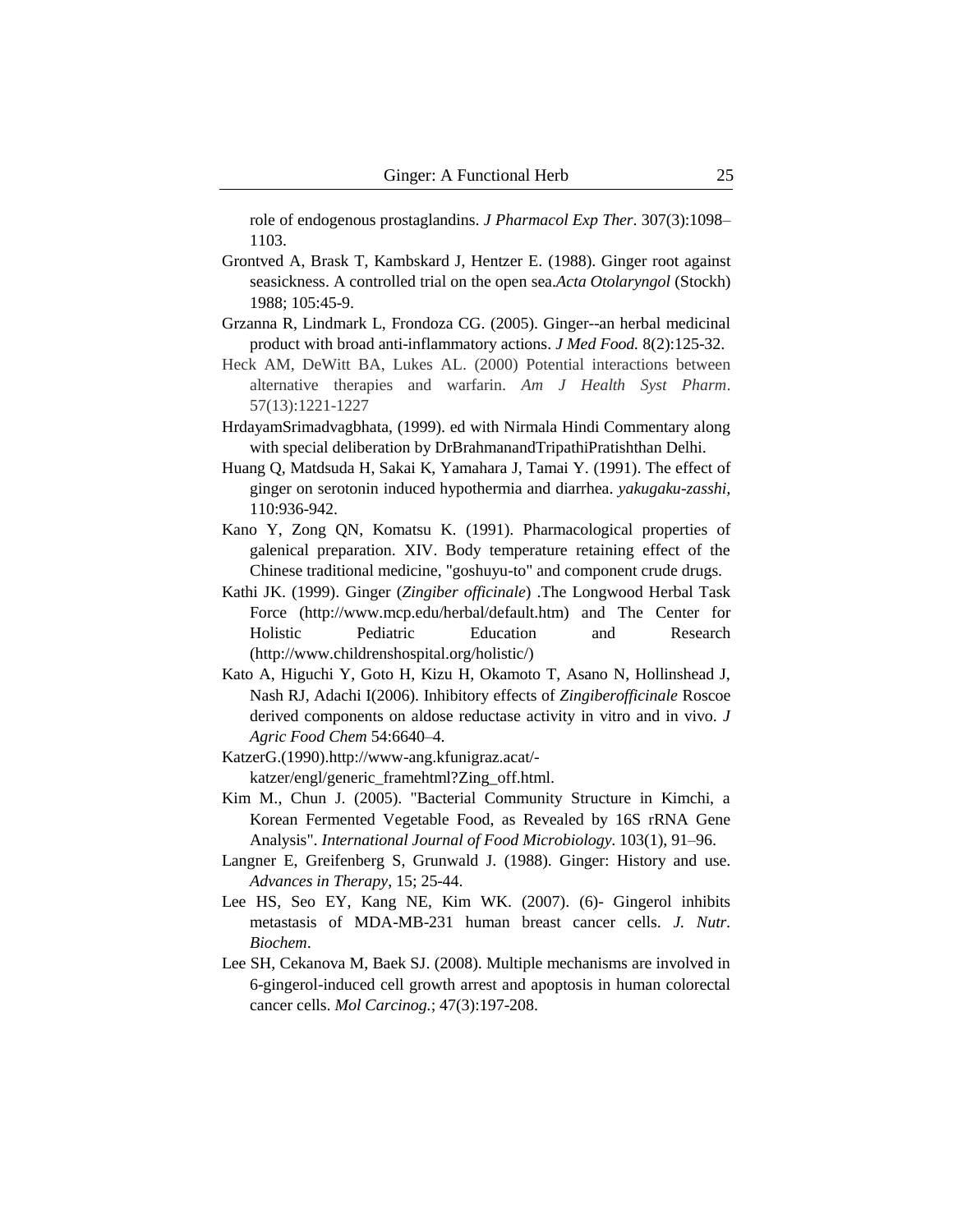- Lee C, Park GH, Kim CY, Jang JH.2011. [6]-Gingerol attenuates β-amyloidinduced oxidative cell death via fortifying cellular antioxidant defense system. *Food Chem. Toxico* 49(6):1261-1269.
- Leung AY. (1984). Chinese Herbal Remedies; Universe Books; New York.
- Levine ME, Gillis MG, Koch SY, Sarayanchiskoch Voss, AC, Stern RM, Koch KL.(2007). Protein and ginger for the treatment of chemotherapyinduced Delayed nausea. *The journal of alternative and complementary medicine*.14, (5): 545–551
- Lien HC, Sun WM, Chen YH, (2003). Effects of ginger on motion sickness and gastric slow wave dysrhythmias induced by circular vection. *Am J Physiol* 284:G481–G489.
- Madko HR, Sherif WM, Gamal R. (2011). Modulatory effects of garlic, ginger, turmeric and their mixture on hyperglycaemia, dyslipidaemia and oxidative stress in streptozotocin–nicotinamide diabetic rats. *British Journal of Nutrition* 105, 1210–1217 doi: 10.1017/S0007114510004927
- Mahady GB, Pendland Sl, Stoia A, Hamill FA, Fabricant D, Dietez BM, Chadwick LR. (2005). In-vitro susptability of *Heliobactor pylori* to botanical extract used traditionally used for the treatment of gastrointestinal disorders. *Phytother. Res*. 19(11): 988-999.
- Malhotra S, Singh AP. (2003). Medicinal properties of ginger (*Zingiber officinale* Roscoe).*Natural Products Radiance*.26: 296-300.
- Mascolo N, Jain R, Jain SC, Capasso F. (1989).Ethnopharmacologic investigation of ginger (Zingiberofficinale). *J Ethnopharmacol* . 27:129- 40.
- Mowrey DB, Clayson DE. 1982. Motion sickness, ginger, and psychophysics. *Lancet*.1:655-7.
- Mustafa, T, Srivastava, KC. 1990. Ginger (*Zingiber officinale*) in migraine headachs. *J Ethenopharmacology.,* 29: 267-273.
- Nadkarni KM. (1976). *IndanMateriaMeduca*. Popular Prakashan Bombey, pp.1308-1315.
- Naveen BM and Mendiratta SK. (2001). Tenderisation of spent hen meat using ginger extract.*British Poultry Science* 42: 344–349
- Nurtjahja-Tjendraputra E, Ammit AJ, Roufogalis BD. (2003). Effective antiplatelet and COX-1 enzyme inhibitors from pungent constituents of ginger.*Thromb Res*. 2003; 111(4-5):259-265.
- Ohnishi S, Takano K (2004). Amyloid fibrils from the viewpoint of protein folding .*Cell. Mol. Life Sci.*61 (5): 511–24.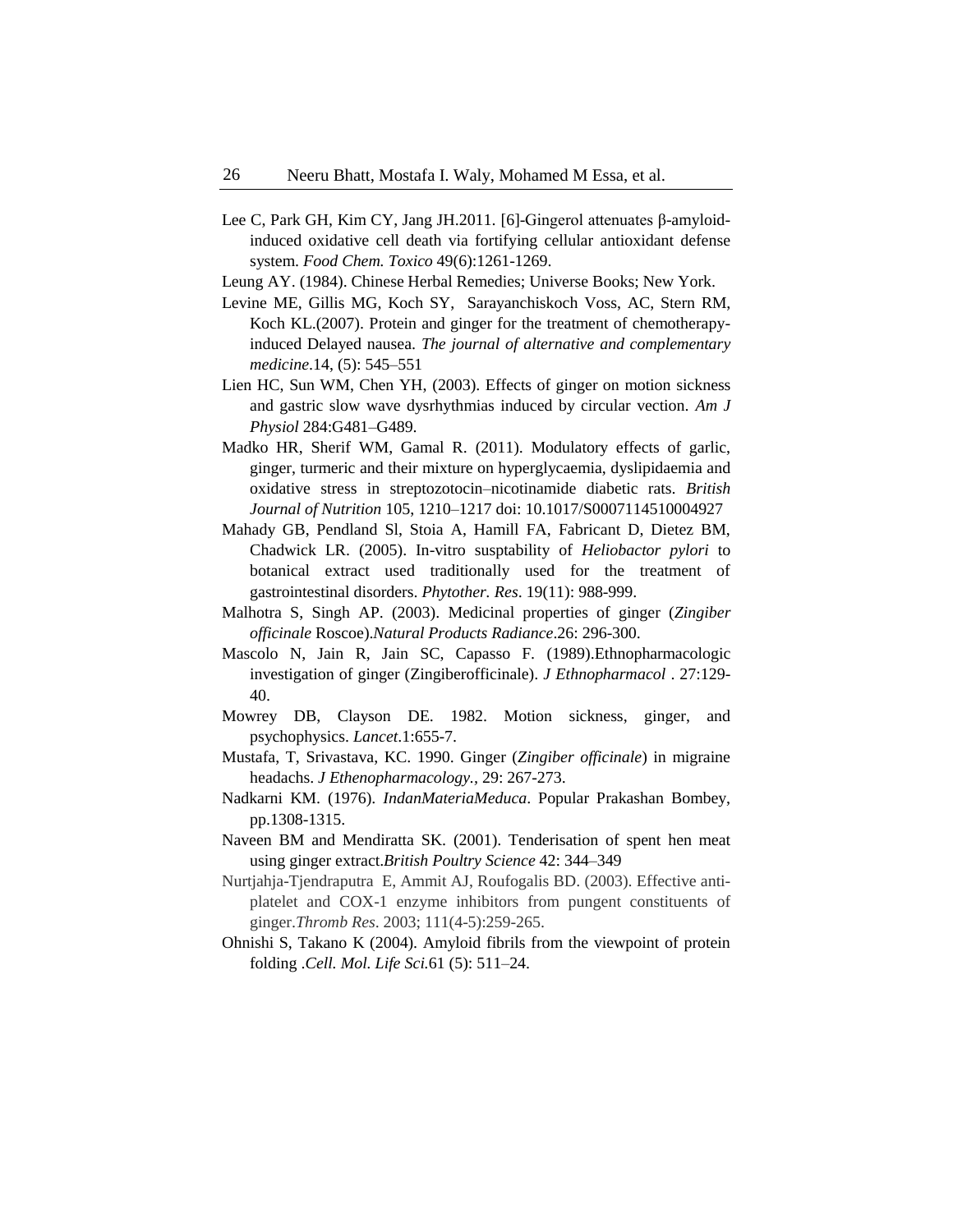- Ojewole JA (2006) Analgesic, antiinflammatory and hypoglycaemic effects of ethanol extract of Zingiberofficinale (Roscoe) rhizomes (Zingiberaceae) in mice and rats. *Phytother Res* 20, 764–772.
- Park YJ, Wen J, Bang S, Park SW and Song SY 6-gingerol induces cell cycle arrest and cell death of mutant p53-expressing pancreatic cancer cells. *Yonsei Medical J* 47(5) :688-697; 2006.
- Qian DS, Liu ZS. (1992). Pharmacologic studies of antimotion sickness actions of ginger. Chung Kuo Chung HsiIChieh Ho Tsa Chih 12:95-8, 70.
- Ranilla LG, Kwon YI[, Apostolidis](http://www.sciencedirect.com/science?_ob=RedirectURL&_method=outwardLink&_partnerName=27983&_origin=article&_zone=art_page&_linkType=scopusAuthorDocuments&_targetURL=http%3A%2F%2Fwww.scopus.com%2Fscopus%2Finward%2Fauthor.url%3FpartnerID%3D10%26rel%3D3.0.0%26sortField%3Dcited%26sortOrder%3Dasc%26author%3DApostolidis,%2520Emmanouil%26authorID%3D12796348900%26md5%3D7a2f0f1fa838416680ab22aa4694d6e1&_acct=C000047883&_version=1&_userid=912155&md5=16c80b78430862f5f5090ceba6fa238e) C, Shetty K. (2010). Phenolic compounds, antioxidant activity and in vitro inhibitory potential against key enzymes relevant for hyperglycemia and hypertension of commonly used medicinal plants, herbs and spices in Latin America. *Bioresource Tech*. 101(12): 4676-4689.
- Rhode JM, Huang J, Fogoros S, Tan L, Zick S, Liu JR.(2006). Ginger induces apoptosis and autophagocytosis in ovarian cancer cells. Abstract #4510, presented April 4, 2006 at the 97th AACR Annual Meeting, April 1-5, 2006, Washington, DC. 2006
- Roden Claudia, (1996). *The Book of Jewish Food: An Odyssey from Samarkand to New York*, Knopf, p. 234
- Saraswat M, Muthenna P, Suryanarayana P, Petrash JM, Reddy GB. (2008). Dietary sources of aldose reductase inhibitors: prospects for alleviating diabetic complications. *Asia Pac J ClinNutr*. 17:558–65.
- Saraswat M, Reddy PY, Muthenna P, Reddy GB. (2009). Prevention of nonenzymic glycation of proteins by dietary agents: prospects for alleviating diabetic complications. *Br J Nutr*. 101:1714–21.
- Saraswat M. (2009). Evaluation of aldose reductase inhibitors &antiglycating agents from dietary sources: implication in the prevention of secondary complications of diabetes (cataract). Ph D Thesis, Osmania University, Hyderabad.
- Sasikumar B, Thankamani CK, Srinivasan V, Devasahayam S, Santhosh J Eapen, Kumar A and John Zacharaiah T. (2008). Ginger (Extension Pamphlet). Niseema Printers & Publishers, Kochi – 18.
- Schittek B, Hipfel R, Sauer B,Bauer J, Kalbacher H,Stevanovic S,Schirle M Schroeder K, Blin N,Meier F, Rassner G, Garbe C. (2001). Dermcidin: a novel human antibiotic peptide secreted by sweat glands. *Nature Immunology* 2, 1133 – 1137.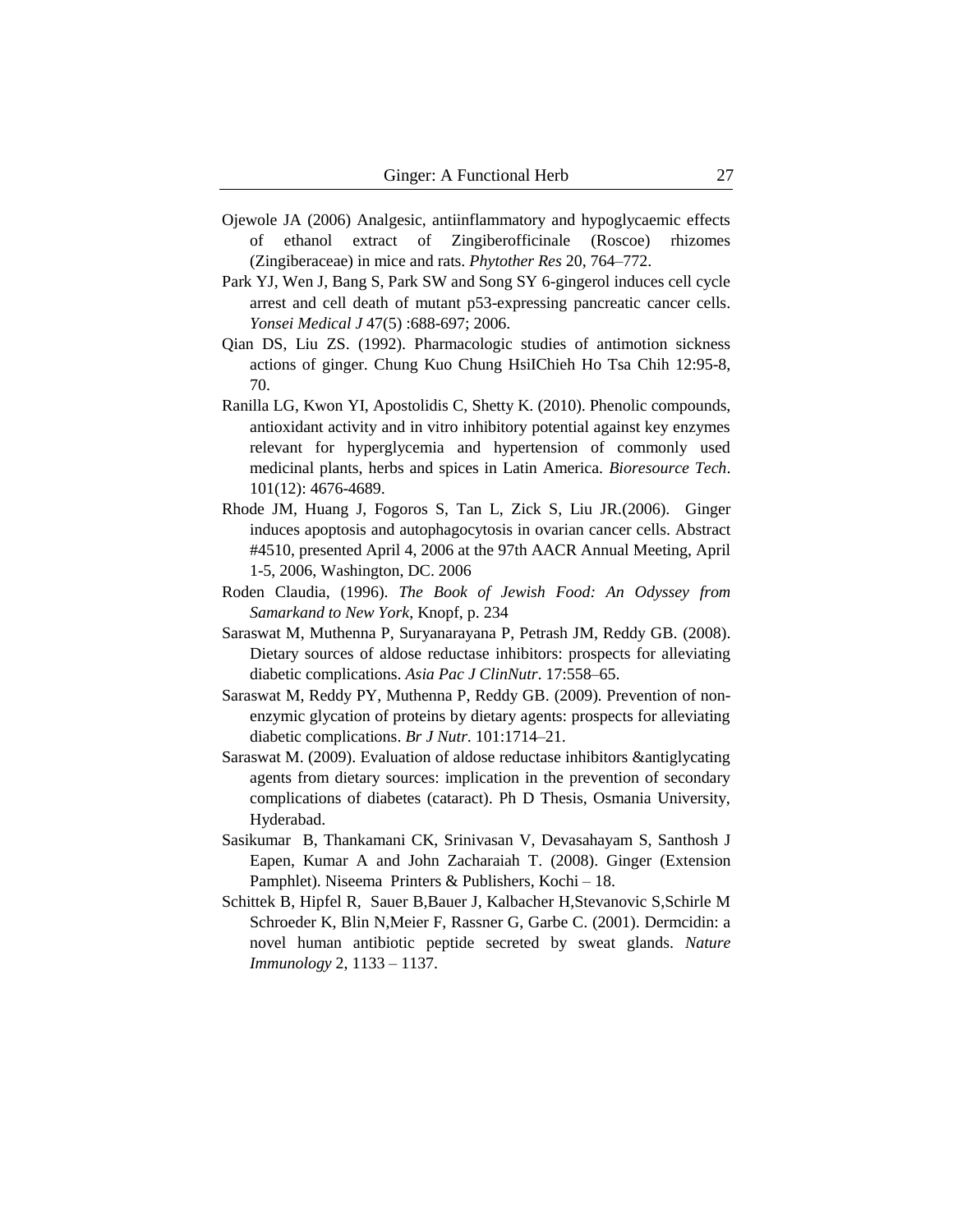- Schmid R, Schick T, Steffen R, Tschopp A, Wilk T. (1994). Comparison of seven commonly used agents for prophylaxis of seasickness. *J Travel Med* 1:203-206.
- Schmaie AH. (2002). The plasma kallikrein-kinin system counterbalance the rennin-angiotensinsystem. *J Clin. Invest*.109: 1007-1009.
- Sharma JN, Srivastava KC, Gan EK. (1994).Suppressive effects eugenol and ginger oil on arthritic rats. *Pharmacol*. 49(5):314‐318.
- Shirin Adel PR, Prakash J. (2010).Chemical composition and antioxidant properties of ginger root (*Zingiberofficinale*) *. J. Med. Plants Res.* 4(24), 2674-2679
- Singh AB, Singh N, Maurya R, Srivastava AK. (2009). Anti-hyperglycaemic. lipid lowering and anti-oxidant properties of [6]-gingerol in db/db mice.*Int. J. Med & Med. Sci*. 1(12), 536-544.
- Sinha GK, Gulati BC. (1990). Antibacterial and antifungal study of some essential oils and some of their constituents., *Indian Perfum*. 34:204‐208.
- Srivastava A, Shukla YN, Kumar S.(2000). Recent development in plant derived antimicrobial constituents‐A Review. J Med Arom Plant Sci 22: 349‐405.
- Tang W, Eisenbrand G. 1992. Drugs of plant origin. Chemistry, Pharmacology and use in Traditional and modern medicine. Springer Verlag: Berlin.
- Thompson EH, Wolf ID, Allen CE. (1973). Ginger rhizome: A new source of proteolytic enzyme. *Journal of Food Science*, 38: 652–655.
- [Thomson M,](http://www.ncbi.nlm.nih.gov/pubmed?term=%22Thomson%20M%22%5BAuthor%5D) [Al-Qattan KK,](http://www.ncbi.nlm.nih.gov/pubmed?term=%22Al-Qattan%20KK%22%5BAuthor%5D) [Al-Sawan SM,](http://www.ncbi.nlm.nih.gov/pubmed?term=%22Al-Sawan%20SM%22%5BAuthor%5D) [Alnaqeeb MA,](http://www.ncbi.nlm.nih.gov/pubmed?term=%22Alnaqeeb%20MA%22%5BAuthor%5D) [Khan I,](http://www.ncbi.nlm.nih.gov/pubmed?term=%22Khan%20I%22%5BAuthor%5D) [Ali](http://www.ncbi.nlm.nih.gov/pubmed?term=%22Ali%20M%22%5BAuthor%5D)  [M.](http://www.ncbi.nlm.nih.gov/pubmed?term=%22Ali%20M%22%5BAuthor%5D)(2002).The use of ginger (ZingiberofficinaleRosc.) as a potential antiinflammatory and antithrombotic agent.*Prostaglandins Leukotessent fatty acids* 67(6):475-478.
- Tiraboschi P, Hansen LA, Thal LJ, Corey-Bloom J (2004). The importance of neuritic plaques and tangles to the development and evolution of AD .*Neurology*62 (11): 1984–9.
- Vaes LP, Chyka PA.(2000). Interactions of warfarin with garlic, ginger, ginkgo, or ginseng: nature of the evidence. *Ann Pharmacother*. 34(12):1478-1482.
- Wagner H. (198). *Pharmazeutische Biologie. drogen und ihreinhaltsstoffe*. Stuttgart: Gustav fischerVerlag.
- Widmaier W. (1986). *Pflanzenheilkunde*, WBV Biologisch-MedizinicheVerlagsgesellschaft: Schondorf.
- Wong, S. (2001). The flavour of ginger. http;/www2.mybc.com/food/columns/